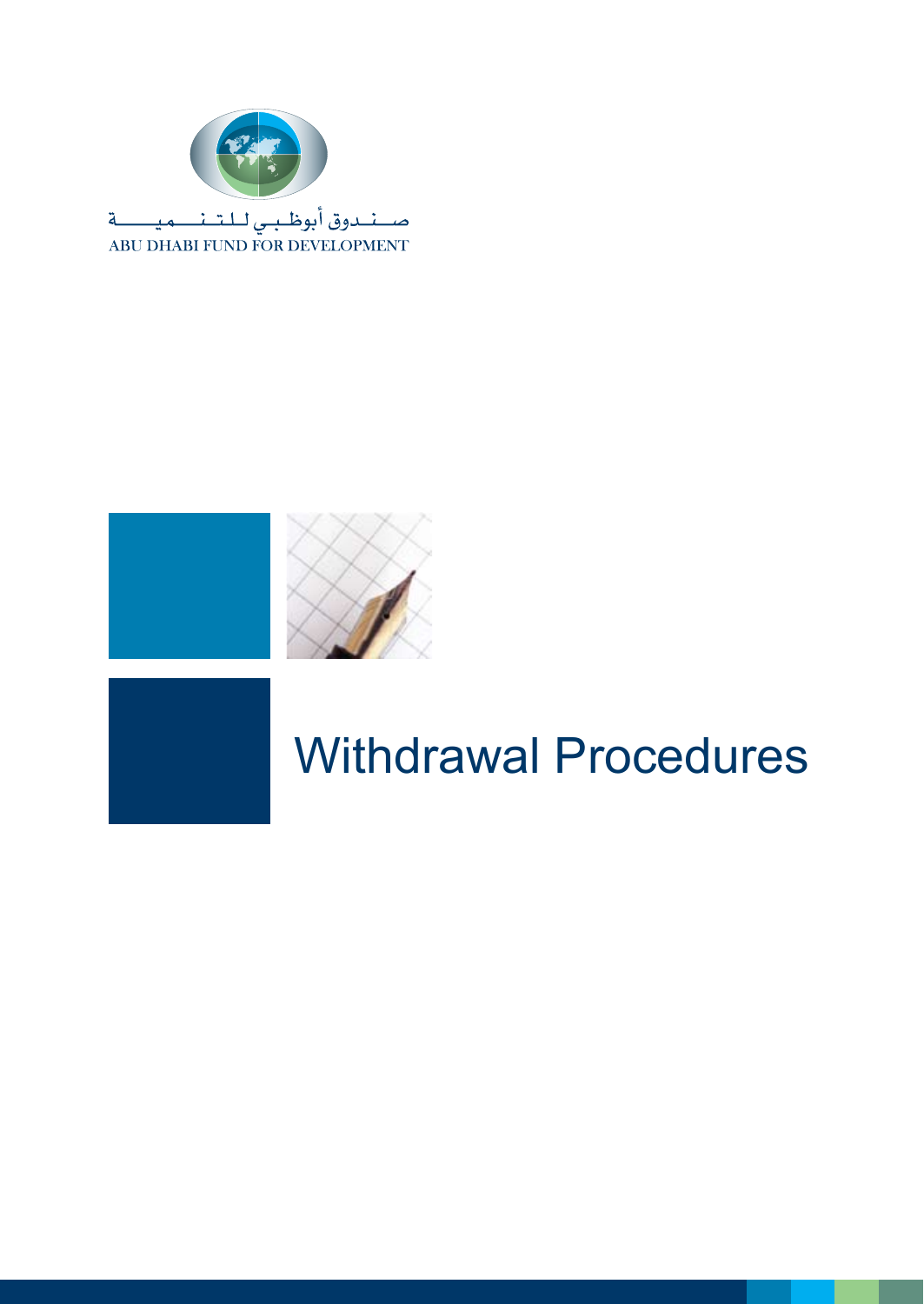#### **Index**

| Procedure for the withdrawal of proceeds                        | 5  |
|-----------------------------------------------------------------|----|
| Case 1: Withdrawals for reimbursement of prior expenditure      | 7  |
| Form (1.1)                                                      | 10 |
| Form (1.2)                                                      | 11 |
| Case 2: Withdrawals from the loan to enable payments to be made | 12 |
| Form (2.1)                                                      | 14 |
| Form (2.2)                                                      | 15 |
| Case 3: Entering into a commitment                              | 16 |
| Case 3. A: Entering into as qualified commitment                | 16 |
| Form (3. A. 1)                                                  | 18 |
| Form (3. A. 2)                                                  | 20 |
| Form (3. A. 3)                                                  | 21 |
| Form (3. A. 4)                                                  | 22 |
| Form of Acceptance                                              | 23 |
| Form (3. A. 5)                                                  | 24 |
| Form (3. A. 6)                                                  | 25 |
| Case 3.B: Entering into an irrevocable commitment               | 26 |
| Form (3. B. 1)                                                  | 28 |
| Form (3. B. 2)                                                  | 30 |
| Form (3. B. 3)                                                  | 31 |
| Form (3. B. 4)                                                  | 32 |
| Form of Acceptance                                              | 33 |
| Form (3. B. 5)                                                  | 34 |
| Form (3. B. 6)                                                  | 35 |

a a s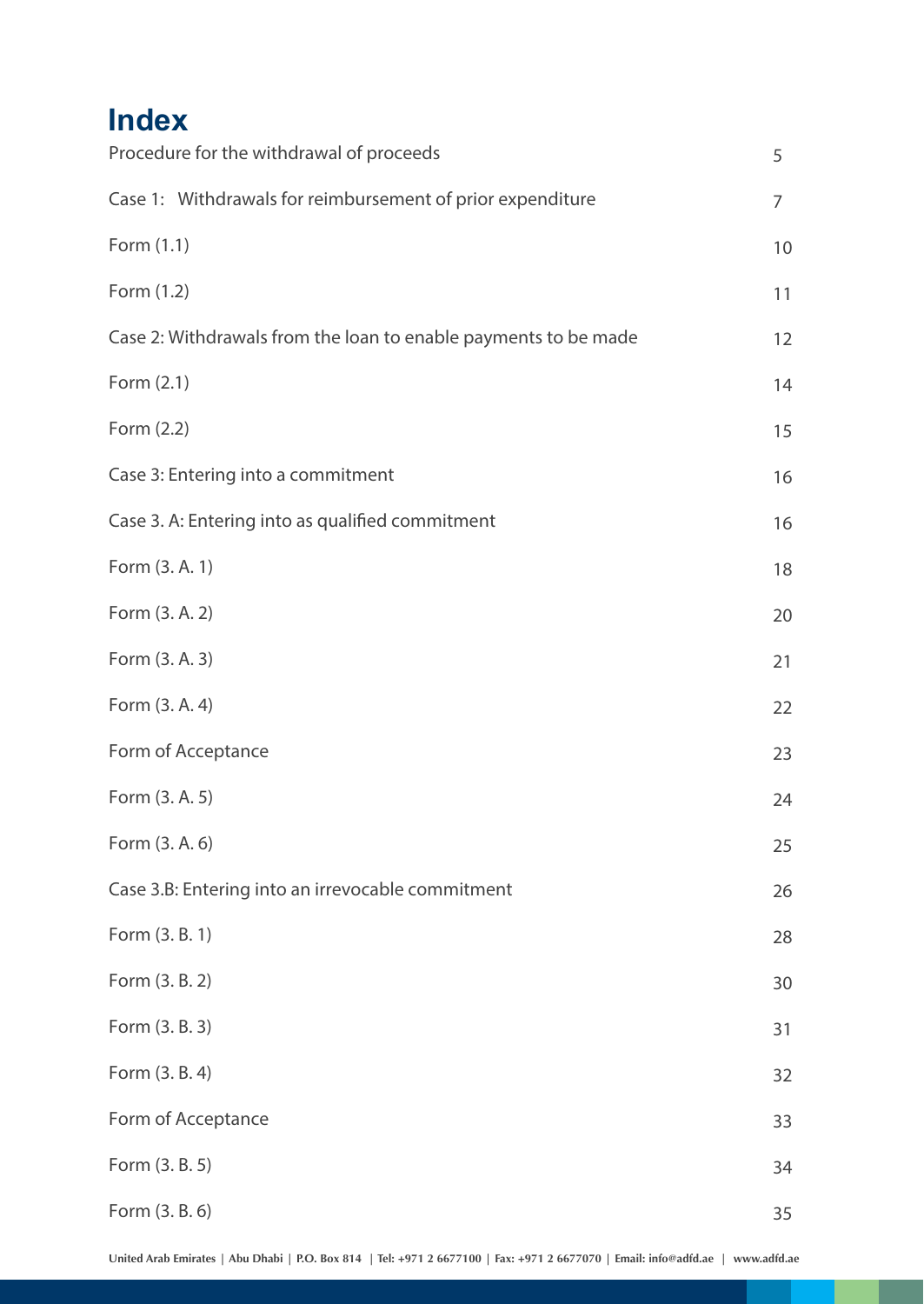#### **Procedure for the withdrawal of proceeds**

Loans proceeds are not, as a general rule, disbursed to a borrower immediately upon signature of a loan agreement or when it comes into effect. amounts are only disbursed to meet or cover actual approved expenditure, or payments due on the project, duly supported by full documentation, in accordance with the provisions of the loan agreement

#### **Conditions to be met prior to commencement of withdrawals on proceeds of a loan:**

1. Effectiveness of loan agreement

 satisfactory evidence shall be furnished to the lender that all conditions relating to the agreement becoming effective, as provided for in the loan agreement, have been met and the agreement can be duly considered as being effective on the date upon which the lender dispatches, by cable to the borrower, notice of acceptance of the evidence submitted.

2. Authority to make withdrawals

 The borrower shall furnish to the lender the formal instrument of authorization of the person or persons who will sign the applications for withdrawal, and the authenticated specimen signature of each such person, on the special form provided for such purpose, (see appendix), duly endorsed by the representative of the borrower. In the event that more than one signature is necessary, the representative of the borrower shall indicate whether such persons are authorized to sign applications singly or jointly.

#### **List of goods financed by the loan**

Withdrawals from the proceeds of the loan shall be used to cover the cost of goods, and services determined in the list of goods annexed to the loan agreement. No modifications shall be made to such list save by agreement of the lender and the borrower in writing.

#### **Withdrawal of proceeds of the loans**

Withdrawals on the proceeds of the loan shall be in any one of the following cases.

- Case 1: To reimburse previous expenditures
- Case 2: To meet required expenditure
- Case 3: To enter into a commitment 3.AA qualified commitment 3.BAn irrevocable commitment

In exceptional cases, special arrangements, agreed upon by the borrower and the lender, may be made for withdrawal of loan proceeds.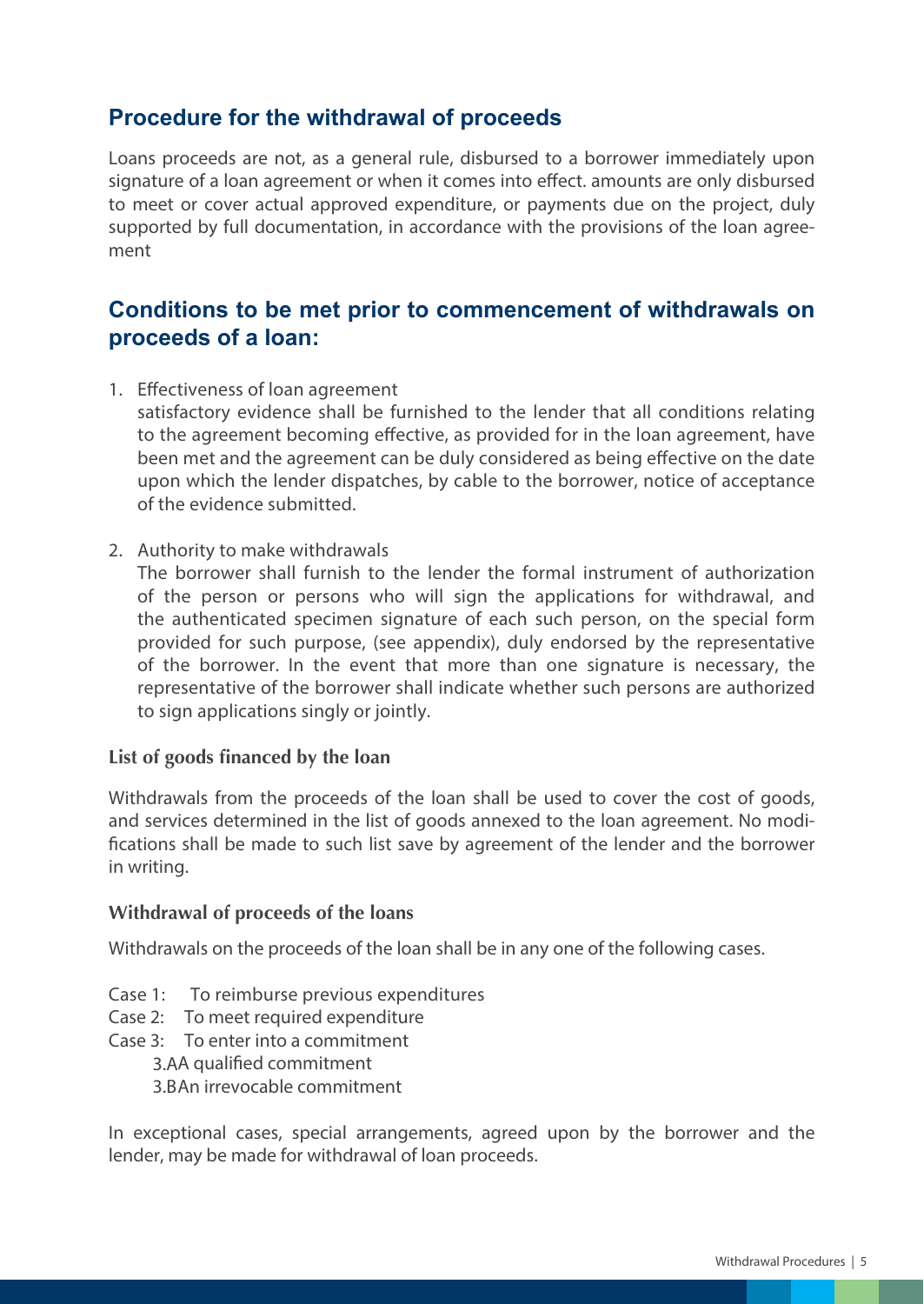#### **Applications for withdrawal**

The borrower shall, in all the above cases, submit an application to the lender for withdrawals on loan proceeds, on the form appropriate to each case, to which shall be attached all supporting documentation.

#### **Numbering of applications for withdrawals**

Each application for withdrawal shall be given a serial number regardless of the case under which it is listed. A supplementary sub-number indicating the case and the serial number of the application may be added.

#### **Applications for withdrawal by cable\***

In cases requiring expeditious payments to a beneficiary or entry into a commitment a borrower, subject to the prior approval of the lender, may make a application for withdrawal by cable, subject to:

- 1. The cable being a tested cable
- 2. The cable including all basic information required by the lender
- 3. The lender having prior information to enable assurance of the accuracy of the information contained in the cable
- 4. The cable making reference to the fact that the written application for withdrawal and supporting documentation have been dispatched by mail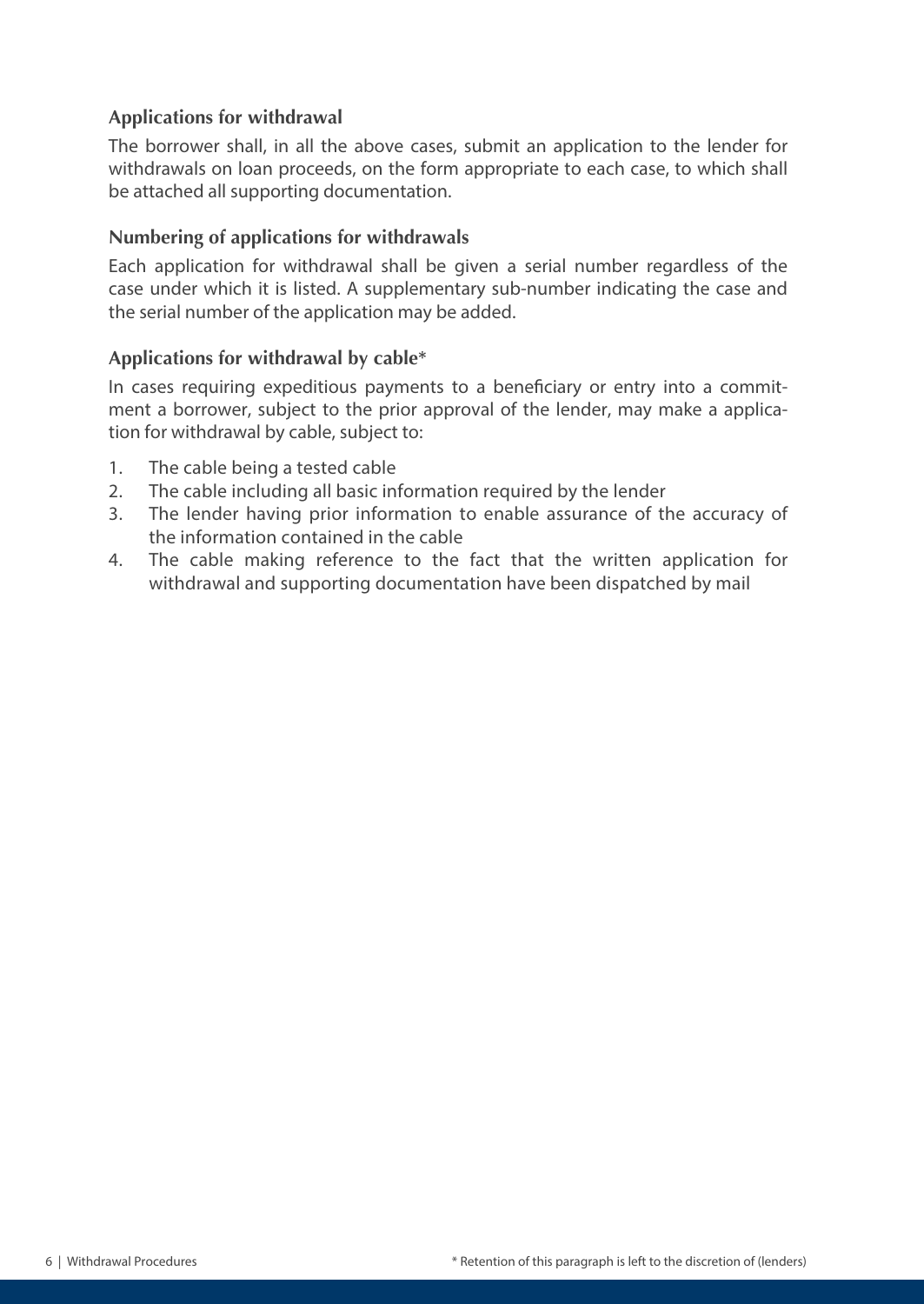#### **Case 1: Withdrawals for reimbursement of prior expenditure**

#### **Preparation of applications for withdrawal**

A borrower who wishes to make withdrawals on a loan for reimbursement of an expenditure or expenditures incurred, shall submit to the lender an application for withdrawal of the amount required as follows:

#### **1. Form and elements of application for withdrawal**

1.1 An application for withdrawal shall be submitted in any of the following languages: Arabic, English or French and shall contain the following:

Formal application on Form 1.1 attached

- A form or sheets indicating the items of goods for which withdrawal is requested, m. on Form (1.2) attached
- Supporting documents

÷.

- 1.2 The formal application and form(s) shall be signed by the authorized representative(s) of the borrower
- 1.3 A separate application shall be prepared for each currency in which reimbursement is to be made (unless the lender should otherwise agree)

#### **2. Identification of items in the list of goods**

The number and description of each item of goods as shown in the list of goods in the loan agreement shall be noted in the form. A detailed breakdown of the item shall be given in the event that such shall be appended to the list of goods.

#### **3. Preparation and compilation of forms**

- 3.1 The form shall be filled according to the headings contained therein
- 3.2 The amounts appearing in each form shall be totaled separately
- 3.3 The total amounts appearing in the forms shall equal the amount indicated in the application for withdrawal
- 3.4 If it is agreed that the lender shall reimburse payments incurred prior to the effective date of the agreement, such payments shall be listed in one form or more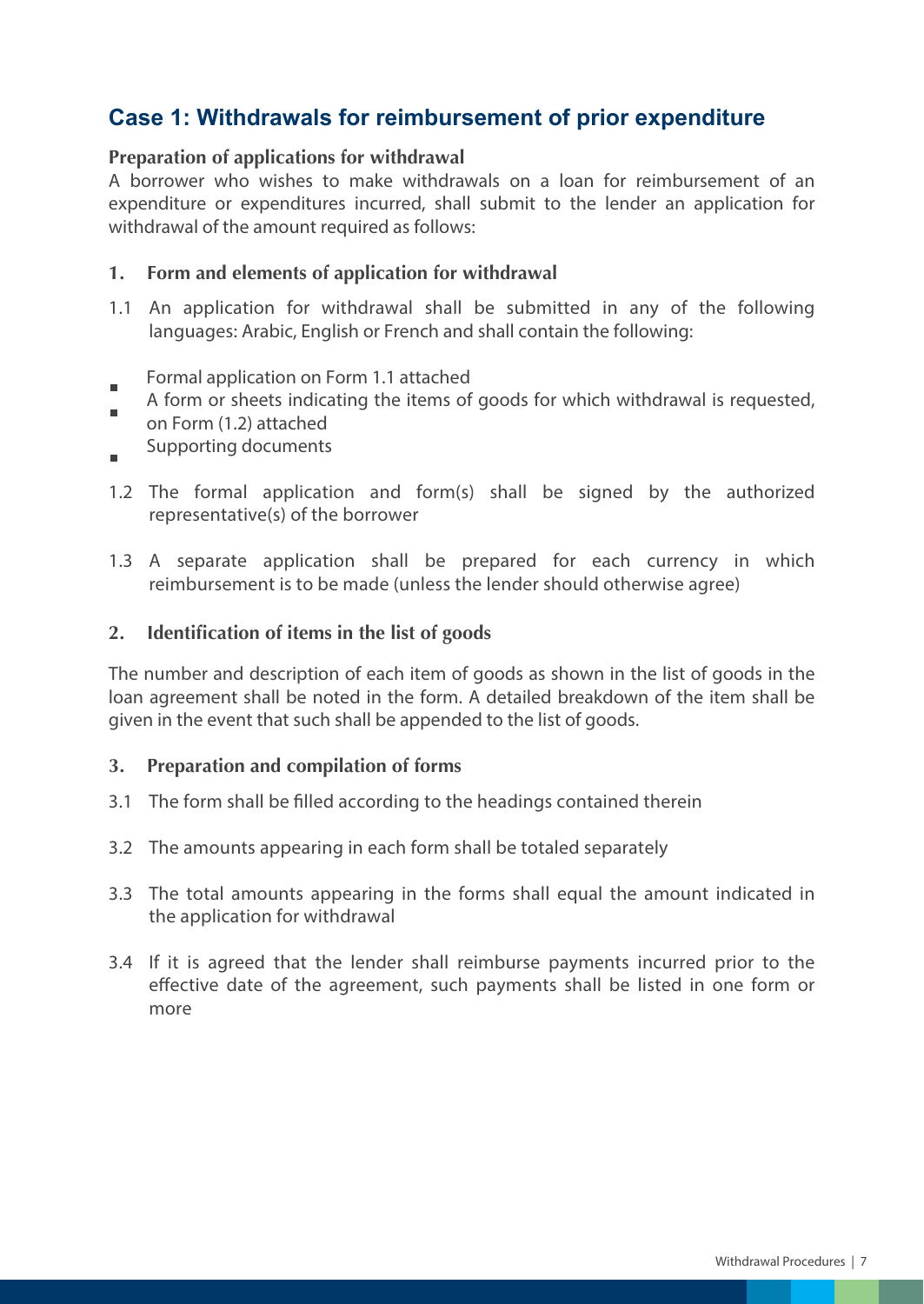#### **4. Documents in support of the application for withdrawal**

The following documents shall be submitted with each application for withdrawal (unless the lender should otherwise agree).

- 4.1 An invoice from the supplier indicating the goods (and /or services) supplied (or a legible copy thereof)
- 4.2 Evidence of payment to the supplier:
- A receipted invoice or a formal receipt of the supplier. or  $\blacksquare$
- A cancelled note (promissory note or bill) or cancelled check whereby payment Ē. was made, or a photostatic copy thereof, or
- A commercial bank's report of payment if the payment has been made under a letter of credit, or
- Any other evidence satisfactory to the lender  $\blacksquare$
- 4.3 A copy of the bill of lading or, should such not be possible for reasons acceptable to the lender, a statement by the supplier that the goods have been shipped. Such a statement should give the date of shipment, means of shipment, name of the vessel and port of arrival
- 4.4 If the application for withdrawal is for reimbursement of payments made, or installments paid, by the borrower by virtue of a contract, a copy of the contract, or the purchase order by virtue of which the transaction was completed shall be provided. Such contract must already have been approved by the lender (if such approval is required in accordance with the loan agreement) to enable payment of any amounts pertaining thereto. Normally such copy of the contract or purchase order will be required only once and need not be included in subsequent applications for withdrawal. If the amount due on a contract is on the basis of completion of certain works, a certificate, or a progress report, by the engineer responsible for implementation indicating that the payment is due, will be required
- 4.5 In the event that a consultant is present to supervise implementation of the project, a consultant's report indicating completion of the relevant works will be required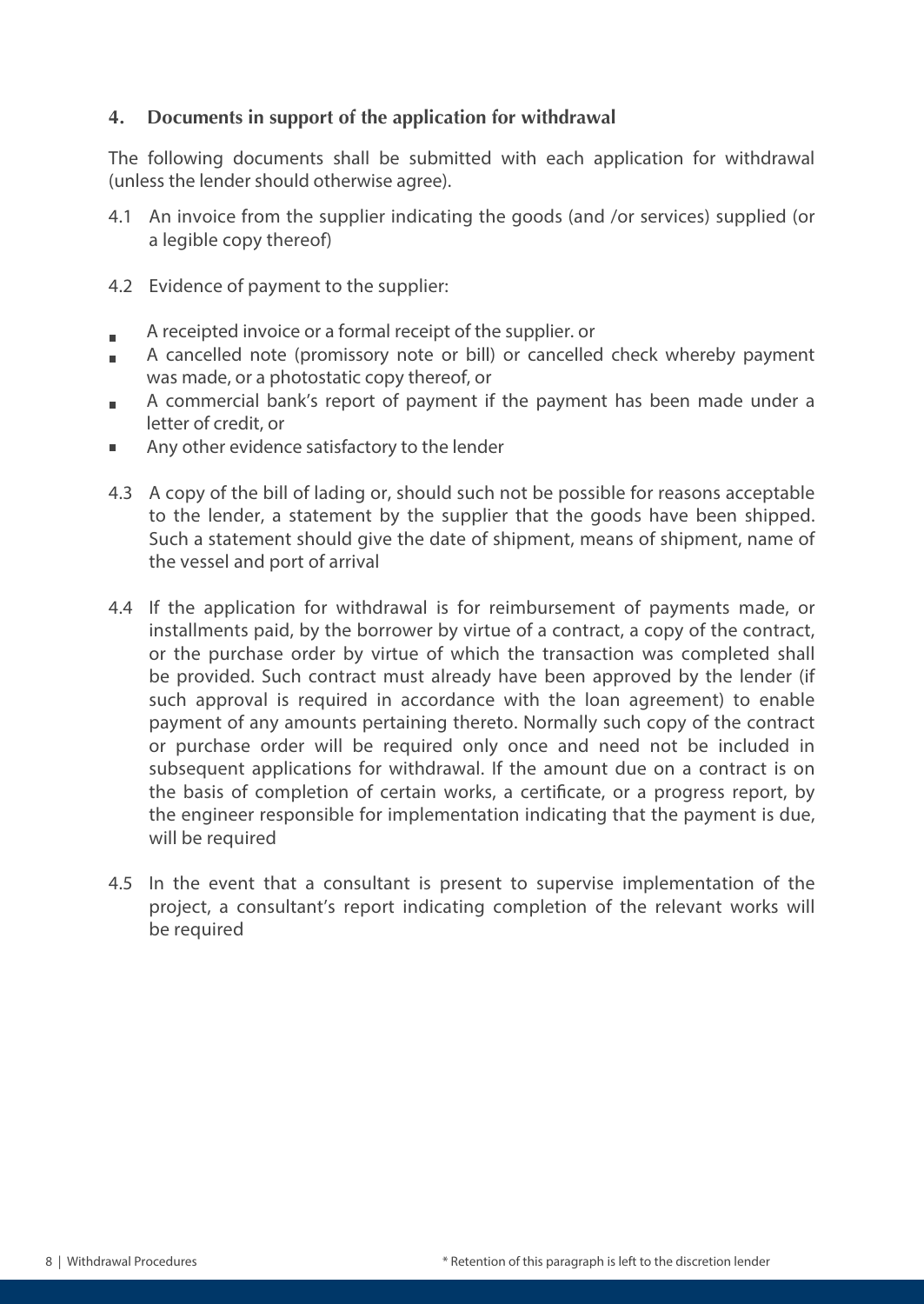#### **5. Items relating to shipping charges**

When an application for withdrawal is made to pay freight, insurance or any other shipping charges, the application should contain sufficient evidence to enable the lender to relate any single item of shipping charges to the appropriate goods that the lender has agreed to finance.

#### **Acceptance of applications for withdrawal:**

- 1. The lender shall scrutinize the application for withdrawal and supporting documents to ensure that the information contained is accurate and conforms to the provisions of the loan agreement and any other documentation annexed thereto
- 2. After approval of an application, the lender shall authorize that payment be made to the borrower, or to his order, and shall notify the borrower of the amount and currency of the disbursement made and its equivalent on the date of disbursement
- 3. If for any reason, an application is not approved by the lender a letter is send to the borrower notifying it of the disapproval and the reasons therefor
- 4. The lender shall transfer the amount due in full, the borrower being liable for any bank commission on the amount transferred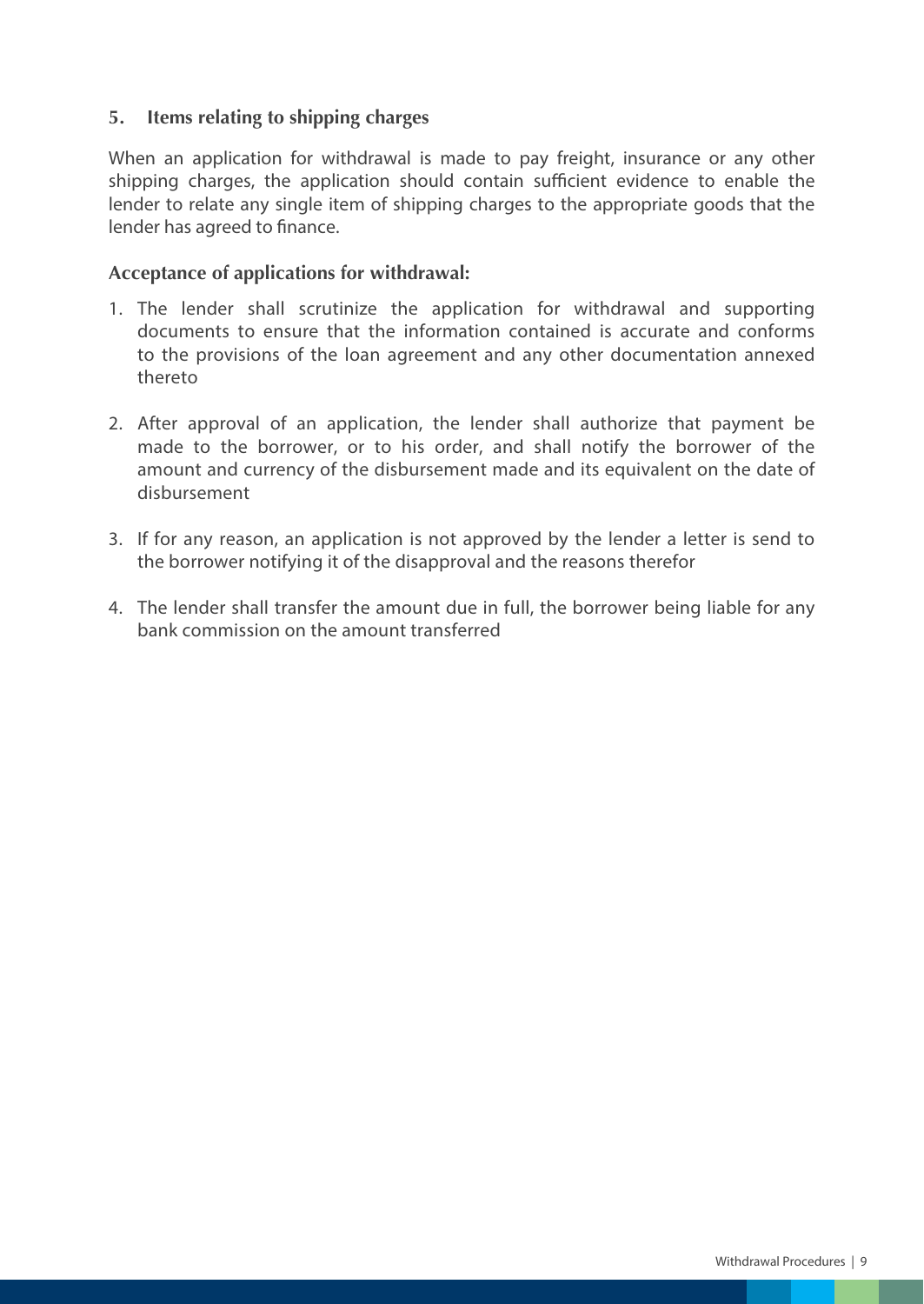#### **Form (1.1)**

| Date                                         |                     |
|----------------------------------------------|---------------------|
| Loan Agreement No.<br>Application Serial No. |                     |
| (Name and address of lender)                 |                     |
| (Relevant division)                          |                     |
| Application for reimbursement of             | (Indicate currency) |

| Pursuant to the loan agreement dated | between          |
|--------------------------------------|------------------|
| and                                  | (Name of lender) |

The undersigned hereby applies for withdrawal from the loan account of the sum of and confirms as follows:

- 1. Said amount is required to reimburse the undersigned as described in the attached form(s)
- 2. The Undersigned has not heretofore withdrawn from the said loan account or applied for the withdrawal from said loan account of any amounts for the purpose of reimbursing the undersigned for such amounts, and has not obtained any other loan, or grant available to the undersigned, other than such short term loans (if any) established in anticipation of the withdrawals applied for herein, and to be repaid with the funds withdrawn hereunder as are described in the attached form(s)
- 3. Such expenditures were made in carrying out the project provided for under Article of the loan agreement; the goods (and /or services) so purchased are appropriate for the purposes of the Project, and the cost and terms of purchase thereof are reasonable
- 4. At the date of this application, there is no existing default under the said loan agreement
- 5. The amount for which application for withdrawal is being made, is equal to that proportion of the value of the attached documentation being financed by the lender

Please make payment as follows:

Deposit in said currency, or the equivalent of (state currency) at the current rate of exchange for account of (name) at (name and address of bank)

**Borrower (Authorized representative)**

**Signature**   $\mathbf{I}$ **Name**   $\mathbf{I}$ **Function**   $\sim$  1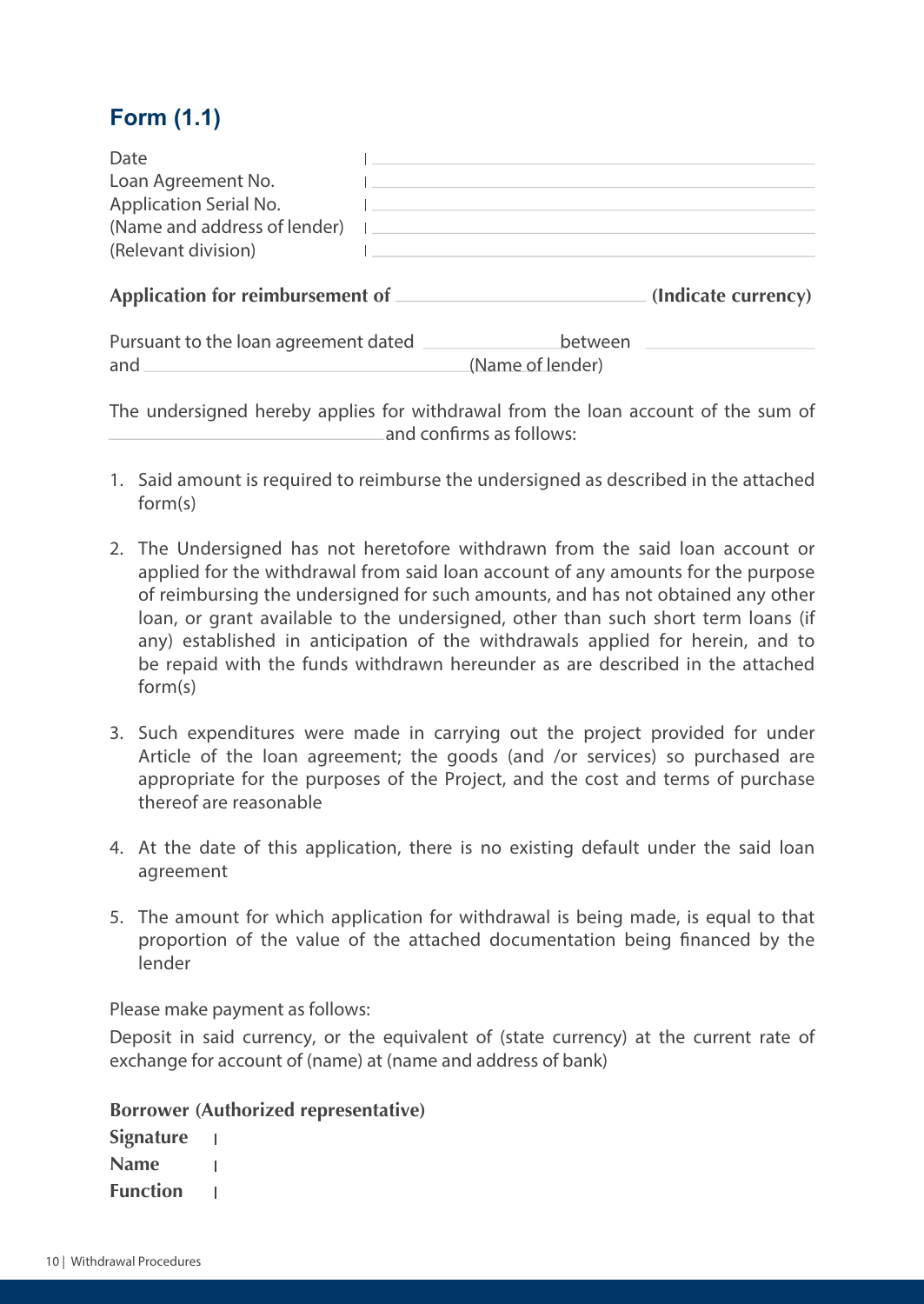Form (1.2) **Form (1.2)**

**Case 1**

## Items of list of goods wherefor application for **Items of list of goods wherefor application for**  withdrawal is being made **withdrawal is being made**

Application Serial No.<br>Form No. Loan Agreement No. Application Serial No. Loan Agreement No. Form No. Date

| ٣,        | Remarks                                                                                                      |                                                     |  |
|-----------|--------------------------------------------------------------------------------------------------------------|-----------------------------------------------------|--|
| <u>يہ</u> | financier) according<br>Financing (name of<br>to list of goods                                               | Proportion                                          |  |
| ٣         |                                                                                                              | Amount                                              |  |
|           | payment<br>by lender<br>Amount of                                                                            |                                                     |  |
| O)        | Date of<br>payment                                                                                           |                                                     |  |
| œ         | Name and<br>address of                                                                                       | supplier                                            |  |
|           | Delivery                                                                                                     | goods or<br>date of<br>services                     |  |
| G         | Date of<br>lender's                                                                                          | approval of<br>contract                             |  |
| LC)       | Article and                                                                                                  | paragraphy<br>of relevant a<br>contract<br>(if any) |  |
|           | Date of                                                                                                      | No. or P.O<br>contract                              |  |
| m         |                                                                                                              |                                                     |  |
|           |                                                                                                              |                                                     |  |
|           | Item No.   Description   Description<br>as per list   as per list of goods or<br>of goods   goods   services |                                                     |  |
|           |                                                                                                              |                                                     |  |

**Borrower (Authorized representative)**<br>
Signature |<br>
Name |<br>
Function |<br>
Function | 11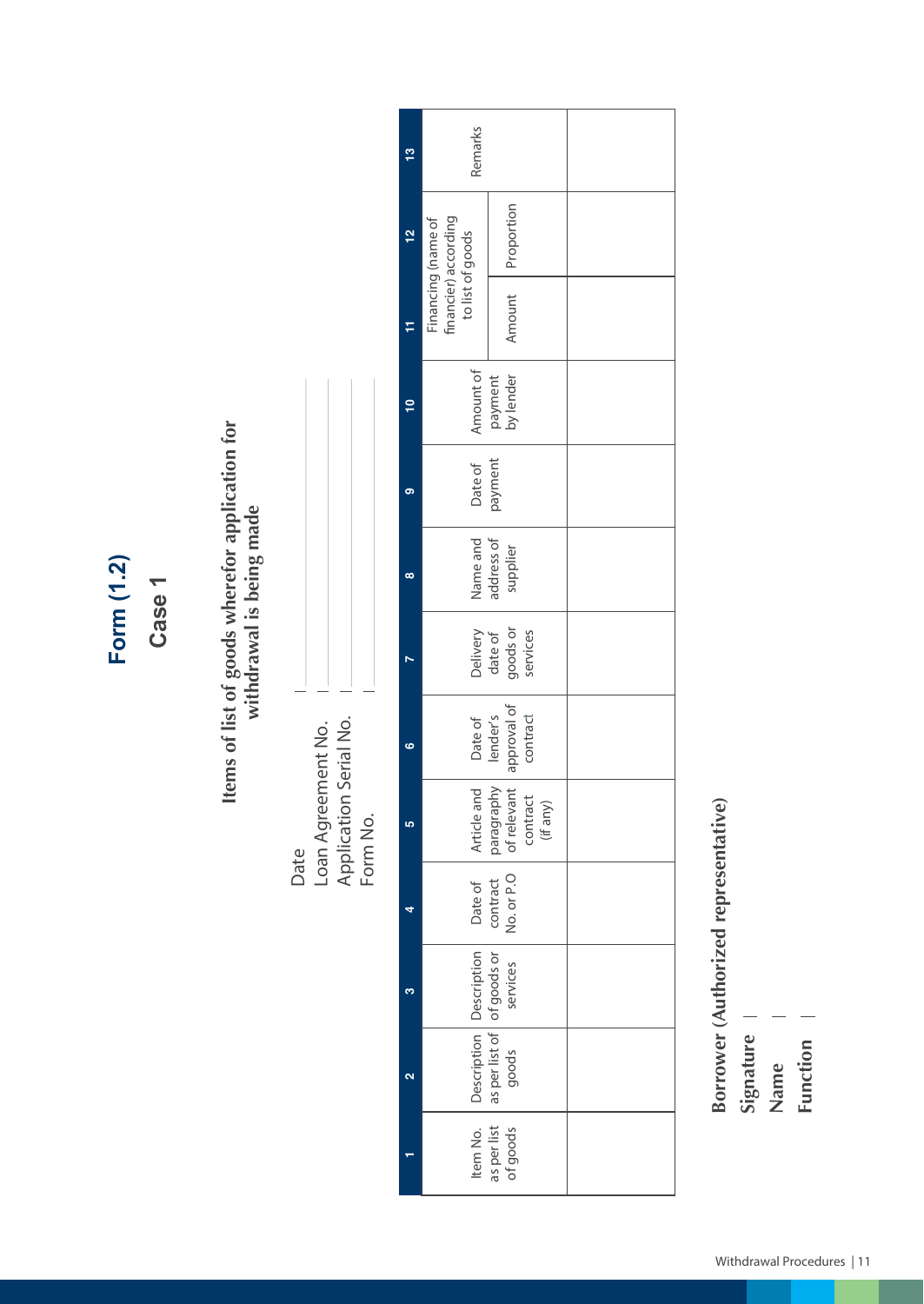#### **Case 2: Withdrawals from the loan to enable payments to be made**

#### **Preparation of applications for withdrawal**

A borrower may also submit to the lender an application prior to having paid for goods or services on the following lines:

#### **1. Form and elements of application for withdrawal**

- 1.1 The application shall be submitted in any of the following languages: Arabic, English or French and shall contain the following:
- A formal application on form (2.1), attached  $\blacksquare$
- A form or forms stating the individual items of goods for which an application for withdrawal is being submitted, on form (2.2) attached
- Supporting documents
- 1.2 The formal application and forms shall be signed by the authorized representative(s) of the borrower
- 1.3 A separate application shall be submitted for each currency for which payment is requested (unless the lender should otherwise agree)

#### **2. Identification of items in the list of goods**

The number and description of each item of goods as shown in the list of goods in the loan agreement is to be noted in the form(s). A detailed breakdown of the item is to be given in the event that such is appended to the list of goods.

#### **3. Preparation and compilation of forms**

- 3.1 The form shall be filled according to the headings contained therein
- 3.2 The amounts appearing in each form are to totally separately
- 3.3 The total amounts appearing in the forms shall equal the amount indicated in the application for withdrawal

#### **4. Documents in support of the application for withdrawal**

The application for withdrawal should be supported by a copy of the purchase order on which the payment is due, and a copy of the supplier's invoice. If the amount due on a contract is on the basis of completion of certain works, a certificate or progress report by the engineer responsible for implementation, indicating that the payment is due, will be required. Such contract must already have been approved by the lender (if such approval is required in accordance with the loan agreement).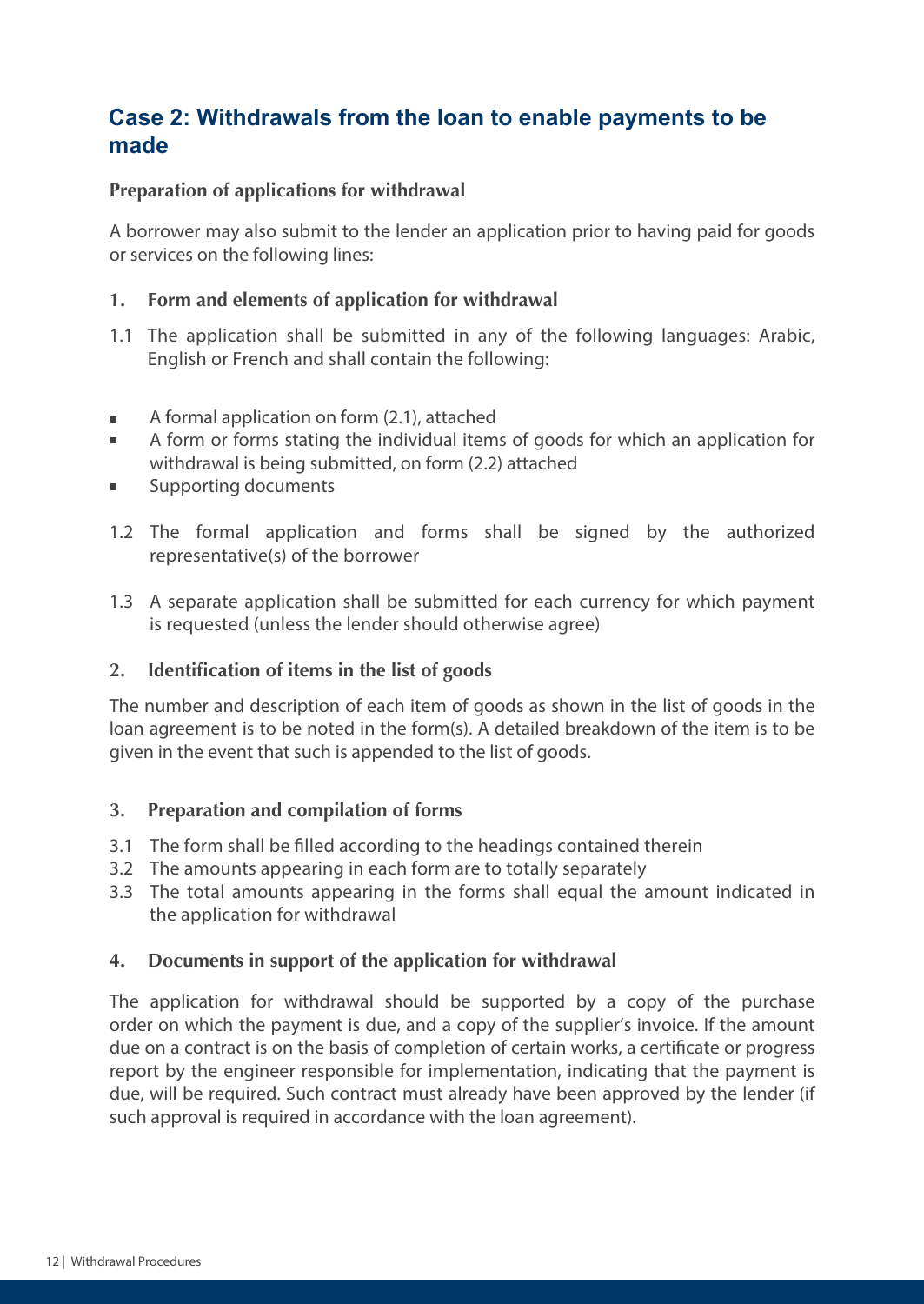#### **5. Items relating to shipping charges**

When an application for withdrawal is made to pay freight, insurance or any other shipping charges, the application should contain sufficient evidence to enable the lender to relate any single item of shipping charges to the appropriate goods that the lender has agreed to finance.

#### **Implementation of application for withdrawal**

- 1. The lender shall scrutinize the application for withdrawal and supporting documents to ensure that the information contained is accurate and conforms to the provisions of the loan agreement and any other documents annexed thereto
- 2. After approval of the application, the lender shall authorize payment to the beneficiary and shall notify it of the amount and currency of the disbursement, and notify the borrower accordingly, stating the value of the disbursement on the date of disbursement. If for any reason, an application is not approved by the lender a letter is sent to the borrower, notifying it of the disapproval and the reasons therefor
- 3. The lender shall pay the amount due in full, without deduction. A record\* shall be maintained of the commission, if any, charged by the bank effecting payment, against transfer from the loan account, the borrower being notified accordingly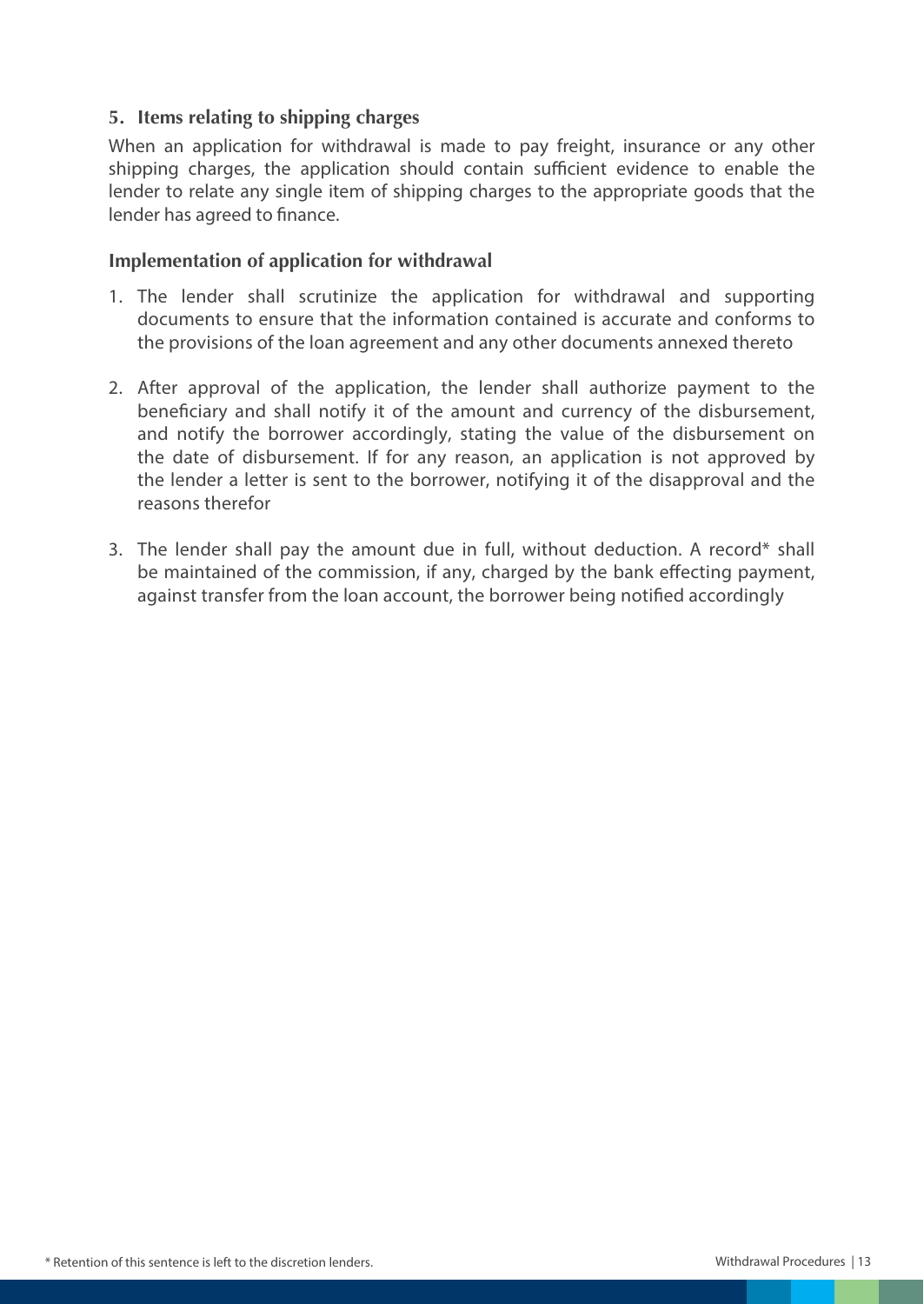#### **Form (2.1)**

| Date                       |  |
|----------------------------|--|
| Loan Agreement No.         |  |
| Application Serial No.     |  |
| Name and Address of Lender |  |
| <b>Relevant Division</b>   |  |
|                            |  |

Application for withdrawal of an amount of *COD* (State currency) **to enable payment to be made** 

| pursuant to the loan agreement dated.                                              | between                  |  |
|------------------------------------------------------------------------------------|--------------------------|--|
| and                                                                                | (Name of lender)         |  |
| The undersigned hereby applies for withdrawal from the loan account open under the |                          |  |
| said loan agreement sum of                                                         | and confirms as follows: |  |

- 1. Said amount is required to enable the undersigned to meet expenditures to be made by the borrower as described in the attached form(s)
- 2. The undersigned has not heretofore withdrawn from the said loan account or applied for the withdrawal from said loan account of any amounts for the purpose of payment described in the attached form(s)
- 3. Such expenditures were made in carrying out the project provided for under article <sub>of</sub> the loan agreement; the goods (and /or services) so purchased are appropriate for the purposes of the project, and the cost and terms of purchase thereof are reasonable
- 4. At the date of this application, there is no existing default under the said loan agreement
- 5. The amount for which application for withdrawal is being made, is equal to that proportion of the value of the attached documentation being financed by the lender

Please make payment as follows: For the account of (name of beneficiary and address in full) account No. with bank (name and address of bank)

**Borrower (Authorized representative)**

**Signature Name Function | | |**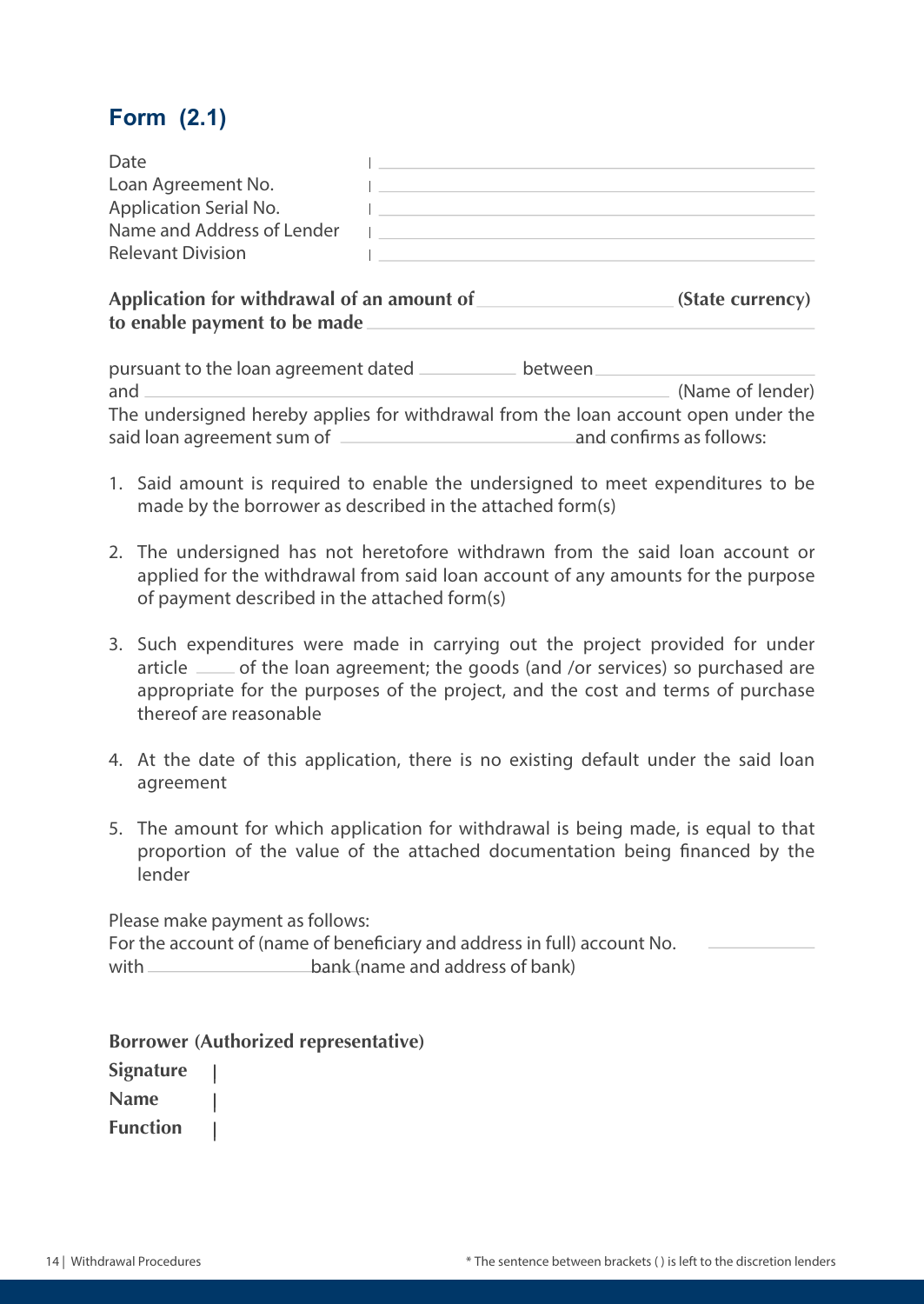## Form (2.2) **Form (2.2)**

# Items of list of goods wherefor application for<br>withdrawal is being made **Items of list of goods wherefor application for withdrawal is being made**

| ate                    |  |
|------------------------|--|
| Loan Agreement No.     |  |
| Application Serial No. |  |
| Form No.               |  |

| $\mathbf{c}$ | Remarks                                                                                                               |                      |  |
|--------------|-----------------------------------------------------------------------------------------------------------------------|----------------------|--|
| 얻            | financier) according<br>Financing (name of<br>to list of goods                                                        | Proportion           |  |
| F            |                                                                                                                       | Amount               |  |
|              | Amount of<br>payment<br>by lender                                                                                     |                      |  |
|              | payment<br>Date of                                                                                                    |                      |  |
|              | Name and<br>address of<br>supplier                                                                                    |                      |  |
|              | Delivery<br>date of                                                                                                   | goods or<br>services |  |
| ۵Ó           | approval of<br>contract<br>lender's<br>Date of                                                                        |                      |  |
| S            | paragraphy<br>of relevant a<br>Article and<br>contract<br>(if any)                                                    |                      |  |
|              | No. or P.O<br>Date of<br>contract                                                                                     |                      |  |
|              | Item No. as   Description   Description<br>  per list of   as per list of   of goods or<br>  goods   goods   services |                      |  |
|              |                                                                                                                       |                      |  |
|              |                                                                                                                       |                      |  |

Borrower (Authorized representative) **Borrower (Authorized representative)**

**Signature** 

**Name** 

**Function Function**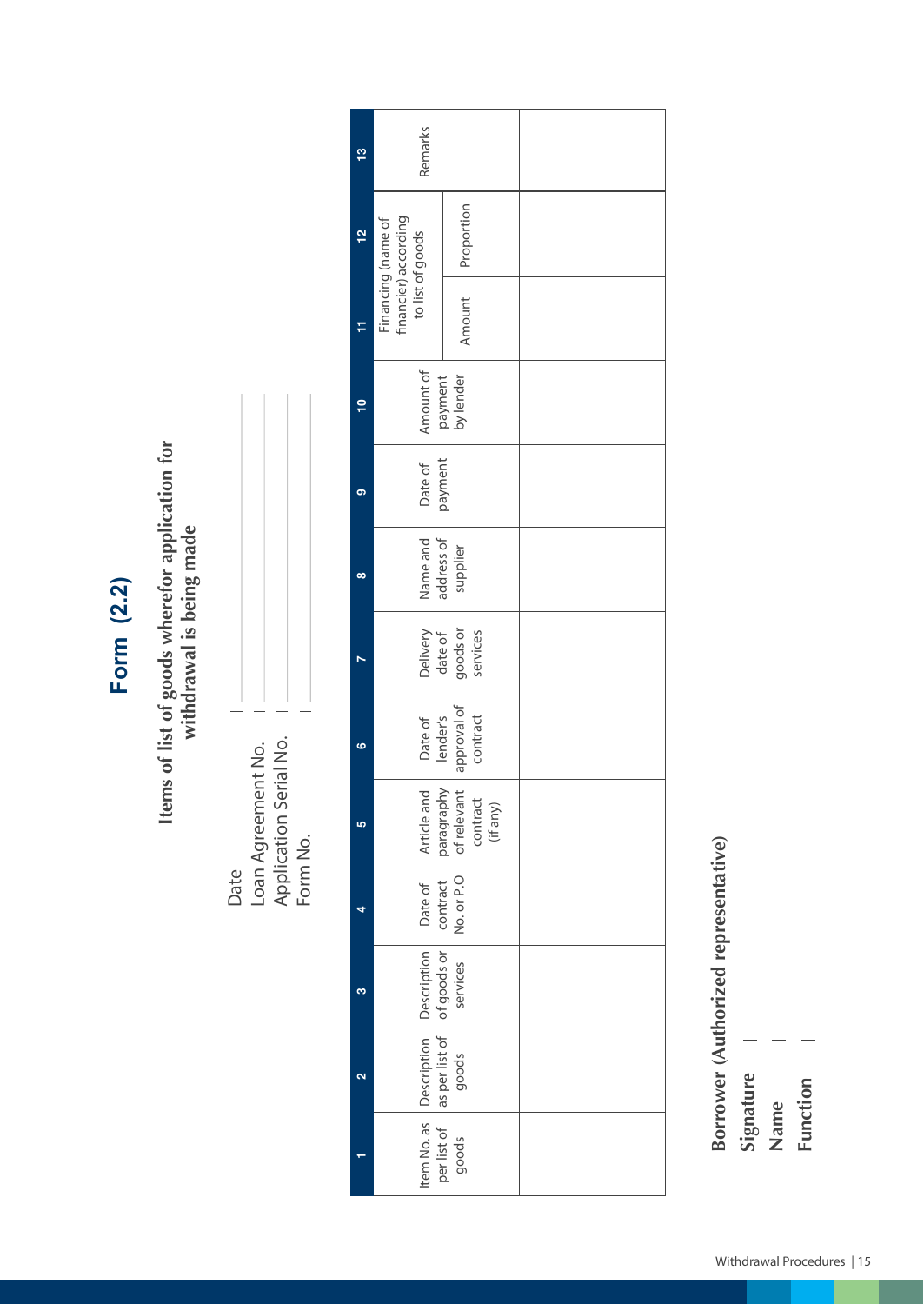#### **Case 3 : Entering into a commitment**

In the event that a borrower opens letters of credit in favour of a supplier for payment of the cost of goods, and the corresponding (advising or confirming bank)\* stipulates collateral to be put up by the borrowers for such letter of credit, the borrower may submit an application for a commitment to be entered into to cover the amount that the bank shall pay pursuant to the letter of credit. Such commitment may be either qualified or irrevocable.

#### **Case 3. A : Entering into as qualified commitment**

The term "qualified" means that if a loan is cancelled, or disbursements thereon suspended in accordance with the provisions of the loan agreement, the lender will not be liable for sums paid by the corresponding bank against the qualified letter of credit opened by the borrower.

#### **1. Preparation of applications for withdrawal**

- 1.1 Applications for withdrawal shall be submitted in any of the following languages: Arabic, English or French and shall contain the following:
- Formal application on form (3. A. 1), attached  $\blacksquare$
- A form on form (3. A. 2), attached  $\sim$
- A legible copy of the letter of credit issued by the opening bank\*\*
- An approved copy of the final contract or purchase order, according to the terms Ē. of which amounts are to be paid (if the borrower has not already furnished the lender with a copy
- 1.2 The formal application and forms shall be signed by the authorized representatives of the borrower
- 1.3 The corresponding bank shall furnish the lender with a similar application on form (3. A. 3), attached, and to this end shall provide the opening bank in the country of the borrower with copies of the form for use in making such applications

#### **2. Identification of items in the list of goods**

The number and description of each item of goods as shown an the list of goods in the loan agreement shall be noted in the form. A detailed breakdown of the item shall be given in the event that such shall be appended to the list of goods

#### **Implementation of application for withdrawal**

Immediately on receipt of the application for withdrawal, the lender shall proceed to scrutinize it. After approval, the lender shall dispatch the "Qualified Commitment" together with a copy thereof the corresponding bank on Form (3. A. 4) attached, together with a copy of the proposed letter of credit. The lender may send the qualified commitment before receipt of the application of the corresponding bank, referred to in paragraph (1.3) above, on Form (3.A. 3). The lender will then forward to the borrower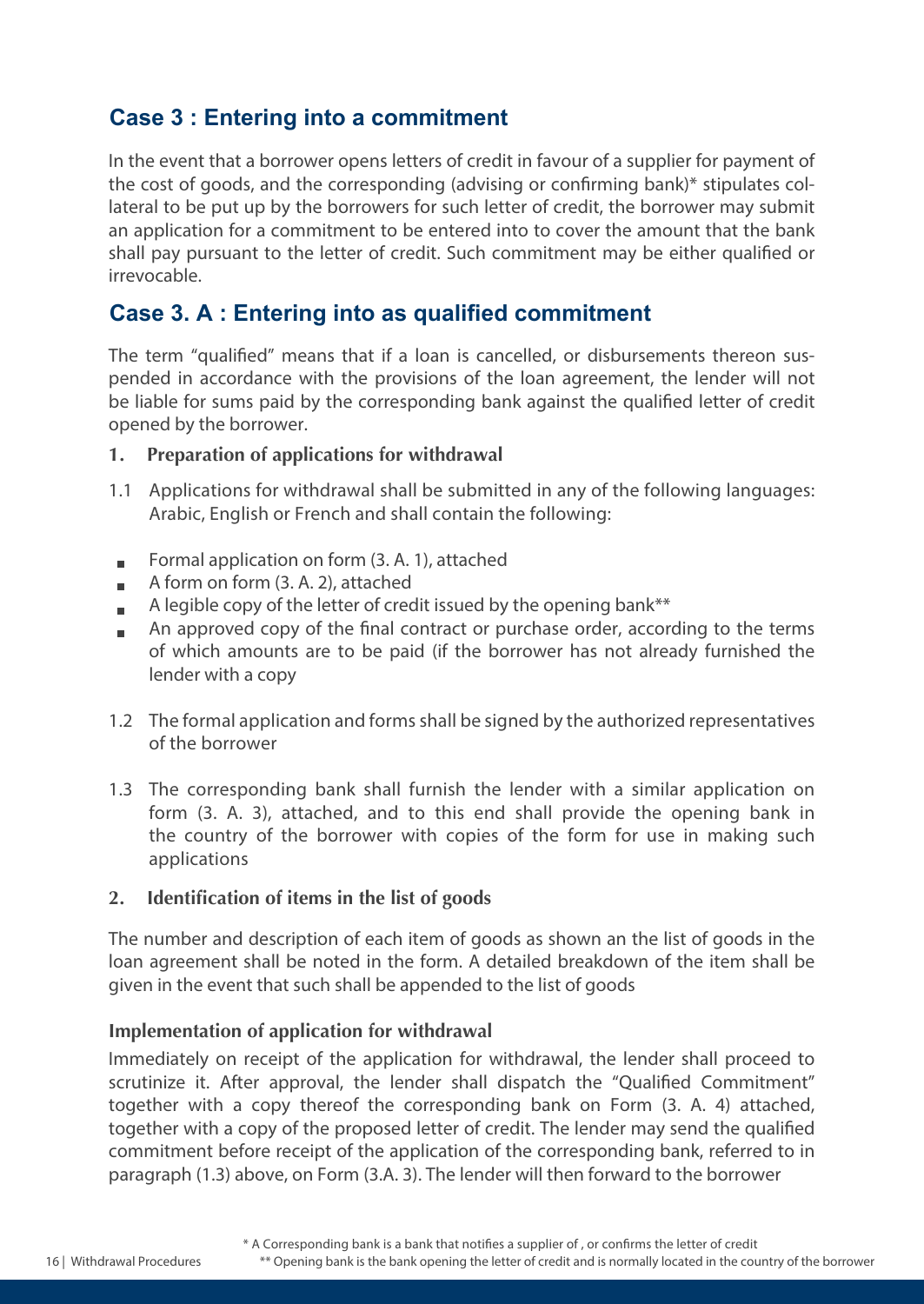and to the opening bank a copy of the qualified commitment after it is returned, duly signed, by the corresponding bank.

If, for any reason, an application is not approved by the lender, a letter is sent to the borrower notifying it of the disapproval and the reasons therefor.

#### **Withdrawals on Credits**

- 1. Whenever the corresponding bank effects payment of any amount against the letter of credit, it shall furnish the lender with a report advising of the payment and requesting coverage of the amount, on form (3. A. 5), attached, together with the supplier's invoice or any other document required by the lender
- 2. The lender shall pay the amount requested directly to the corresponding bank and shall notify the borrower of the payment, indicating the amount involved, the currency in which payment was effected, the date of payment and the equivalent amount disbursed from the loan. In order to save time between payment by the correspondent bank of the amounts due to the supplier, and the date of payment by the lender to the bank which would be in the interests of the borrower – the lender will accept applications by tested cables in the form approved by the lender subject to:
- **The prior approval of the corresponding bank that a tested cable in the prescribed** form shall constitute a signed application for withdrawal of the amounts paid against the letter of credit, as indicated in the cable
- A statement by the corresponding bank that it has paid the amounts requested in accordance with the terms of the letter of credit and that it has sent, or is in the process of sending the report and application referred to in (1) above, by mail
- 3. In the event of any default of the terms of the letter of credit, or if its validity has expired, the lender shall not effect payment unless the bank's fulfillment of the obligation was in accordance with accepted banking practice or with the approval of the borrower

#### **Amendment of letter of credit**

A letter of credit may be amended by the following procedure:

- The borrower will submit to the lender an application on form  $(3, A, 6)$ , attached, together with the proposed amendment. In cases of urgency special arrangements may be made to dispatch the application by cable
- **The lender then communicates approval of such amendment to the corresponding** bank either in writing or by cable as the case may require, after carrying out any necessary scrutiny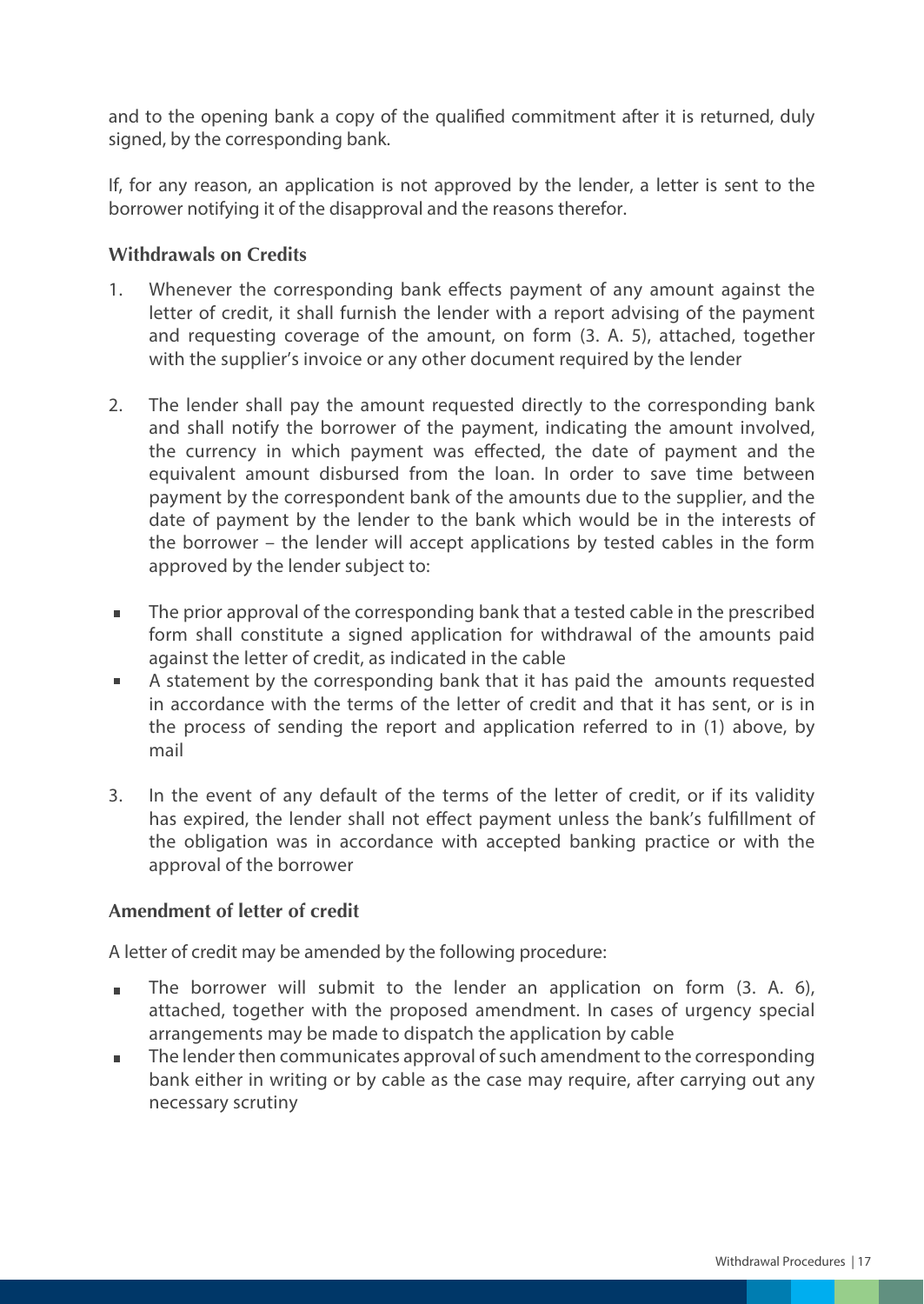#### **Form (3. A. 1)**

#### **Borrower's application to the lender for a qualified commitment to cover amounts and to make withdrawals on a loan for such purpose**

| Date<br>Loan Agreement No.<br>Application Serial No.<br>Name and Address of lender<br><b>Competent Division</b> |                                                                                           |                                |  |
|-----------------------------------------------------------------------------------------------------------------|-------------------------------------------------------------------------------------------|--------------------------------|--|
| Pursuant to the loan agreement dated<br>and                                                                     | the control of the control of the control of the control of the control of the control of | between<br>(Name of financier) |  |

The undersigned hereby certifies and agrees as follows:

- 1. In accordance with the request(s) by (Corresponding bank) the borrower requests the lender to enter into a qualified commitment for the lender to pay to corresponding bank, on such terms and conditions as shall be approved by the lender, such amounts as shall be paid by the confirming bank under the letter of credit specified in the form, as the same shall be amended, from time to time, With the written approval of the lender
- 2. The borrower hereby requests and irrevocably authorizes the lender to pay to the corresponding bank from time to time, such amounts as shall be paid by the bank under the said letter of credit. Such amounts paid by the bank in the said manner shall be considered as having been disbursed from the loan. The lender may conclusively rely on any written statement by the corresponding bank made by it under, and in accordance with, the terms the letter of credit
- 3. Said amounts are required to enable the borrower to meet expenditures to be made, or to be provided in (state currency) as are set forth in the form
- 4. The borrower has not heretofore withdrawn from the loan, or applied for withdrawal from the loan of any funds for the purpose of payment of such amounts and has obtained funds for such purpose out of the proceeds of any other loan or grant available to it
- 5. The said amounts are for payments due in implementation of the project provided for in the loan agreement; the goods and/or services purchased are appropriate for such purposes and the cost and terms of purchase are reasonable
- 6. To date there is no existing default in the performance of the loan agreement referred to heretofore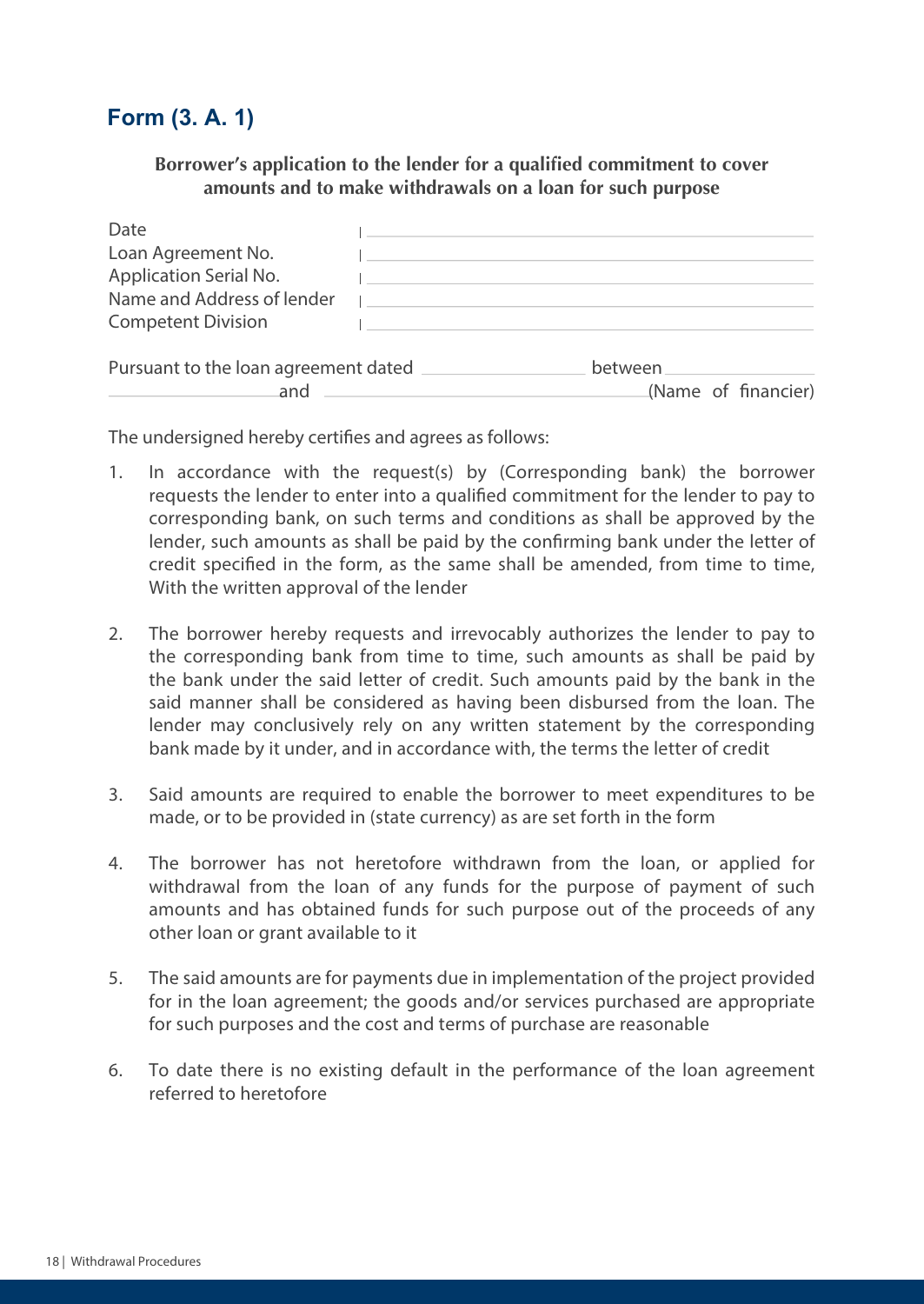- 7. The borrower hereby agrees that any cancellation of the loan in accordance with the loan agreement shall not be effective with respect to any part of the loan as to which the lender shall have issued a qualified commitment pursuant to this application
- 8. The lender shall not be obligated to reimburse the corresponding bank for payments under such letter of credit subsequent to the date of cancellation of the loan, or suspension of disbursements from the Loan in accordance with the terms of the agreement

Notwithstanding, the lender may in its discretion reimburse the corresponding bank for any amounts expended by it after any such cancellation or suspension, and the amount so reimbursed shall be deemed a withdrawal, approved by the borrower, from the loan

**Borrower (Authorized representative)**

**Signature Name Function**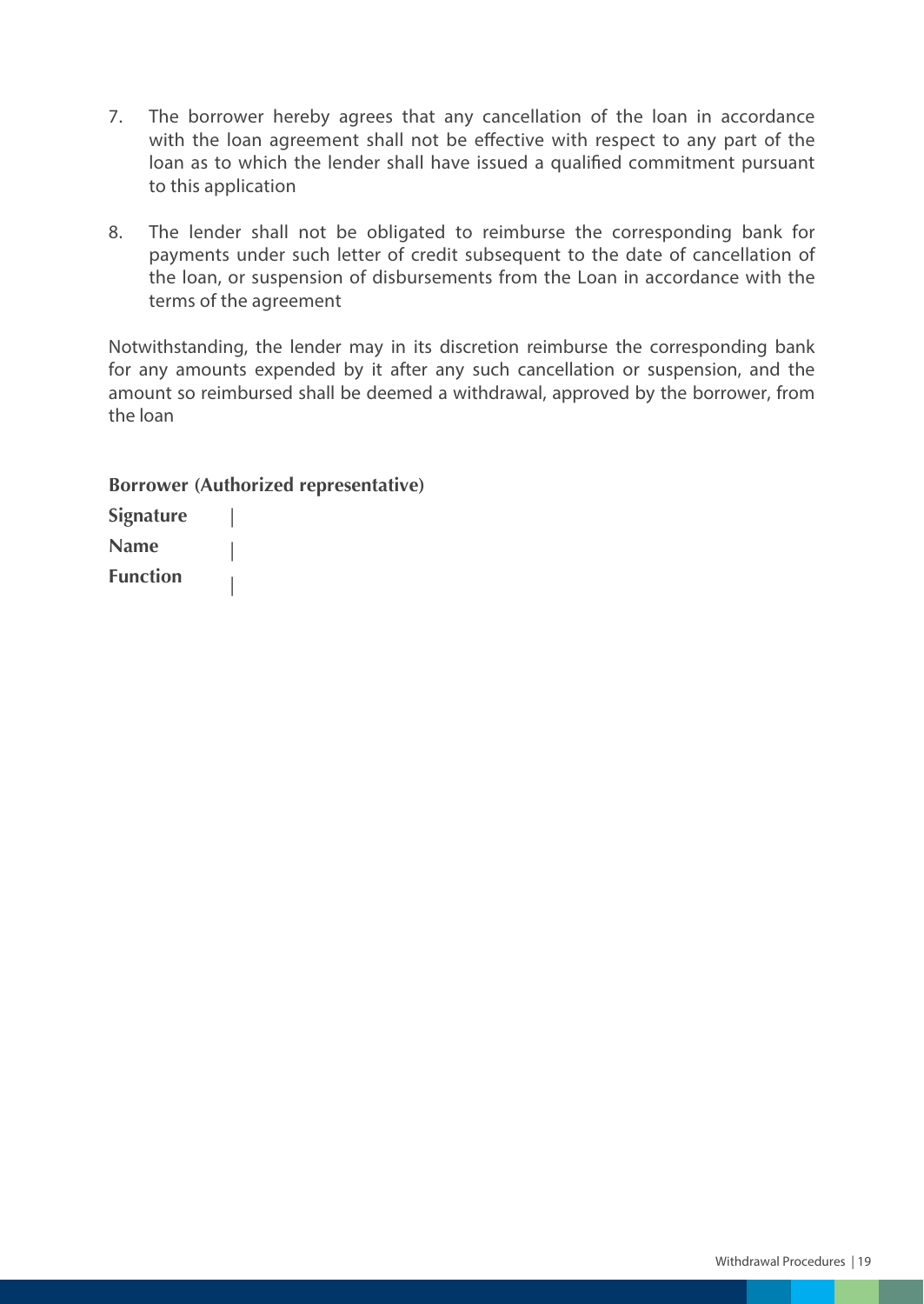Form (3. A. 2) **Form (3. A. 2)**

Application for qualified commitment by the lender to cover **Application for qualified commitment by the lender to cover**  amounts paid by (name of corresponding bank) **amounts paid by (name of corresponding bank)**

| Date                   |  |
|------------------------|--|
| Loan Agreement No.     |  |
| Application Serial No. |  |
| Form No.               |  |

| F                       | Remarks                                        |                       |  |
|-------------------------|------------------------------------------------|-----------------------|--|
| <u>۽</u>                | Amount and<br>currency                         |                       |  |
| တ                       | Beneficiary                                    |                       |  |
| $\infty$                | Expiration<br>date                             |                       |  |
|                         | Opening<br>corresponding<br>bank               | Proportion            |  |
| ဖ                       |                                                | Name<br>credit<br>no. |  |
| 5                       | Date of<br>Lender's<br>approval of<br>contract |                       |  |
|                         | Date and No<br>of contract<br>or P. O          |                       |  |
| က                       | Description<br>of goods and<br>/ or services   |                       |  |
| $\overline{\mathbf{c}}$ | Description<br>as per list of<br>goods         |                       |  |
|                         | Item No.                                       |                       |  |

Borrower (Authorized representative) **Borrower (Authorized representative)**

**Signature** 

**Name** 

Function **Function**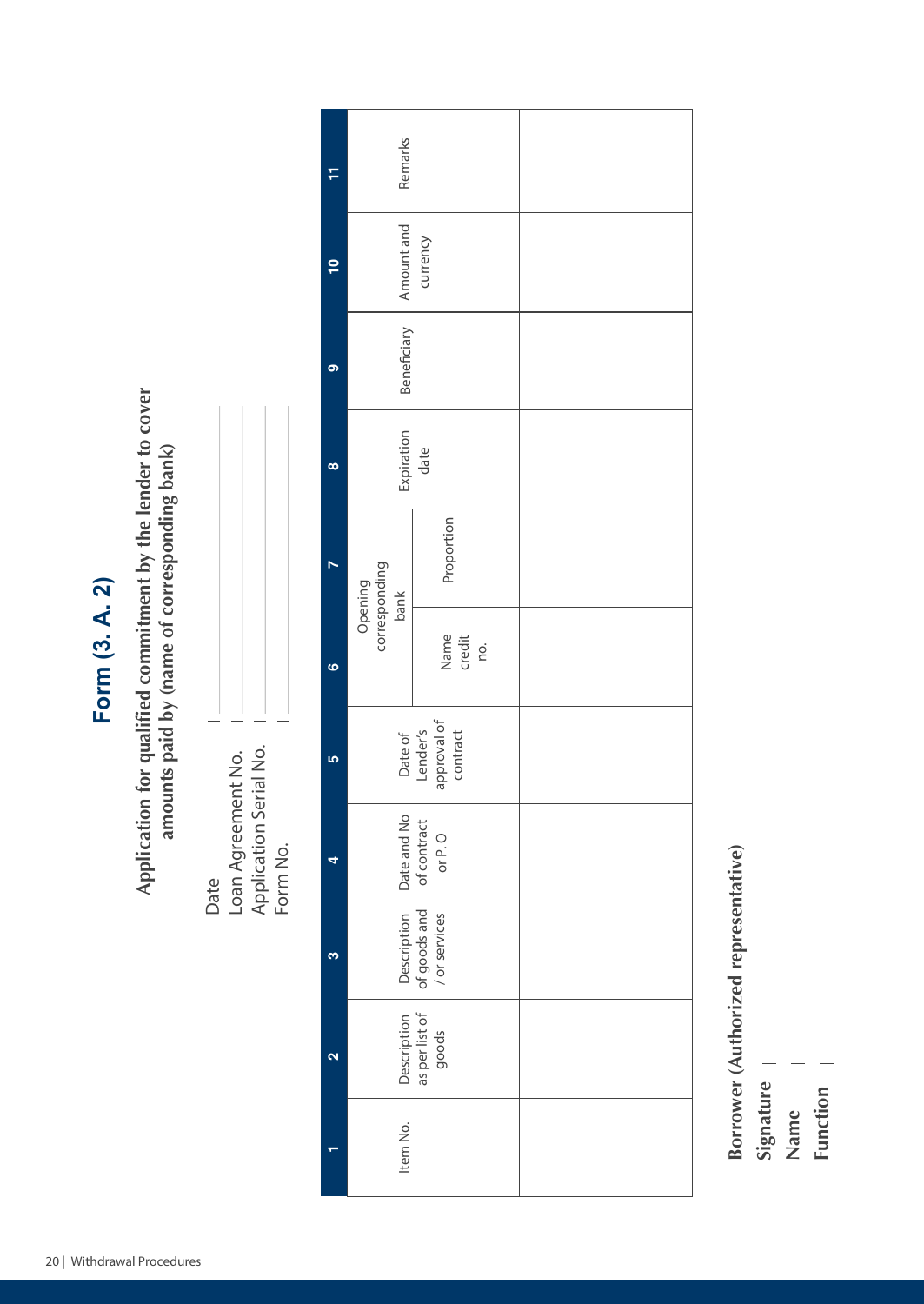#### **Form (3. A. 3)**

#### **Bank's request for qualified agreement to reimburse**

| Date<br>Our Letter of Credit No.<br>Loan No.<br>To (Lender Address) |                                                                |
|---------------------------------------------------------------------|----------------------------------------------------------------|
| Gentlemen,                                                          |                                                                |
| a documentary letter of credit No. _______<br>for account of        | to                                                             |
| expiring on                                                         | (Name and address of supplier)<br>(Description of merchandise) |

We hereby request a qualified undertaking by lender to reimburse us for which shall be made by us under said letter of credit. Upon receipt of such agreement in form satisfactory to us we will  $\qquad \qquad$  (advise or confirm) said letter of credit.

In the meantime, pending the receipt of the necessary agreement,we are enclosing herewith two copies of the proposed letter of credit.

**Very truly yours,**

**Bank Authorized Signature**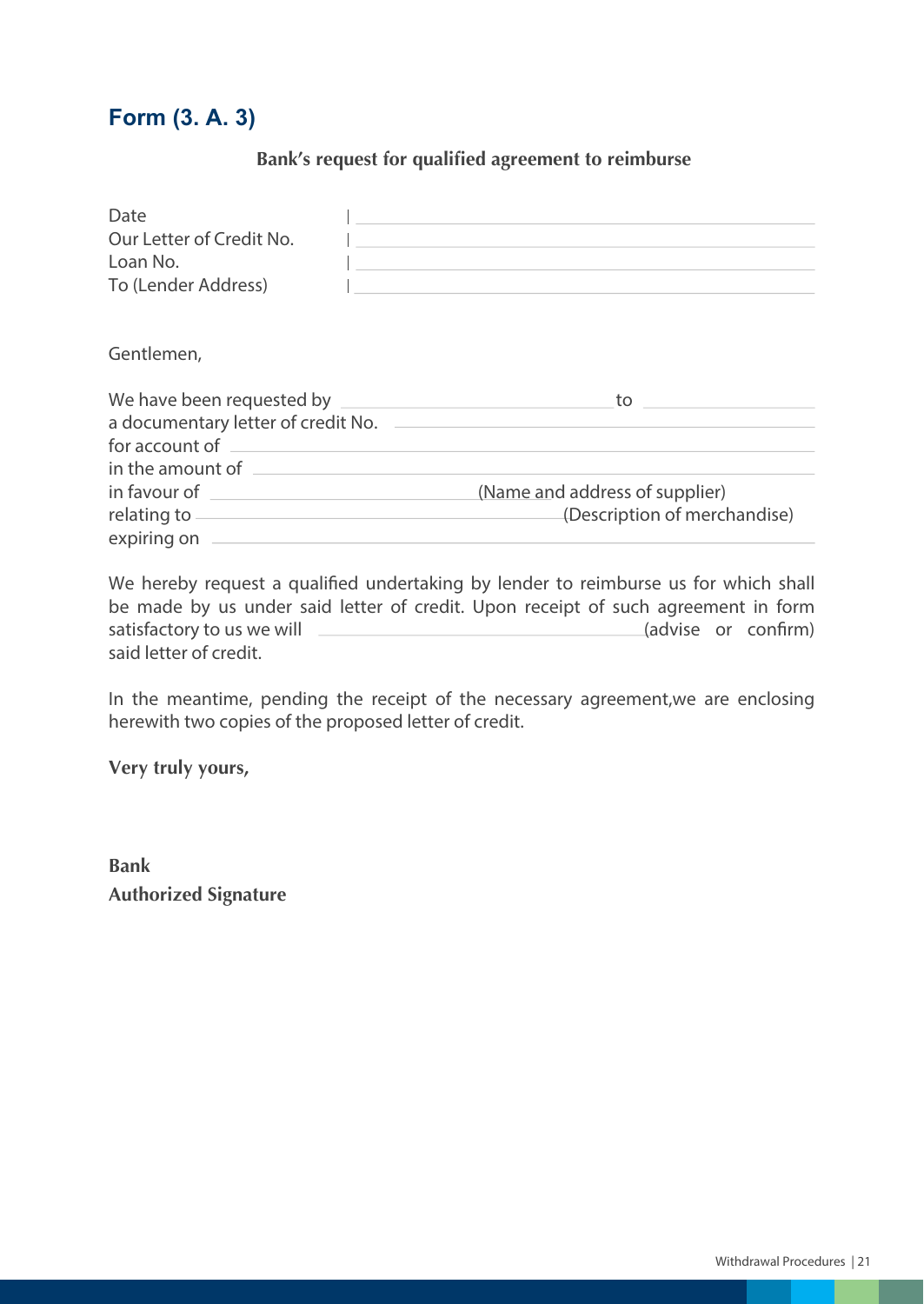#### **Form (3. A. 4)**

#### **Qualified agreement to reimburse (Lender's Name)**

| To (Bank)               |                                                                                                                        |
|-------------------------|------------------------------------------------------------------------------------------------------------------------|
| Date                    | <u> La componenta de la componenta de la componenta de la componenta de la componenta de la componenta de la compo</u> |
|                         |                                                                                                                        |
| (Address)               | the control of the control of the control of the control of the control of the control of                              |
| Issuing Bank Credit No. |                                                                                                                        |
| Loan No.                | <u> La componente de la componente de la componente de la componente de la componente de la componente de la compo</u> |
| Serial No.              | the contract of the contract of the contract of the contract of the contract of                                        |
| Gentlemen,              |                                                                                                                        |
|                         | We Transmit herewith copy of a letter of credit which we understand you are prepared                                   |
|                         | (advice or confirm)<br>$\mathsf{to}$                                                                                   |
|                         | for account of <u>contract the contract of the contract of the contract of the contract of</u>                         |
|                         |                                                                                                                        |
|                         |                                                                                                                        |

in the amount of relating to expiring on

At the request of (Borrower's name) and in consideration of your acceptance hereof as provided below, we herby agree to reimburse you for payments which shall be made by you to or on the order of said beneficiary under and in accordance with the terms of said letter of credit as set forth in the enclosed copy thereof as the same shall be amended or extended from time to time with our written approval. Reimbursement shall be made by us promptly but not later than 30 days after receipt by us of written request therefore as hereinafter provided

This agreement is subject to the following terms and conditions:

- 1. That you will issue, advise or confirm said letter of credit, as the case may be
- 2. That we shall not be obliged to reimburse you for any such payment unless written request therefore, sufficiently identifying the items on said letter of credit to which such payment relates and accompanied by a copy of the supplier's invoice, shall have been mailed to us promptly after such payment is made
- 3. That we shall not be obliged to you in respect of interest on or commission, expenses or other charges in connection with, said letter of credit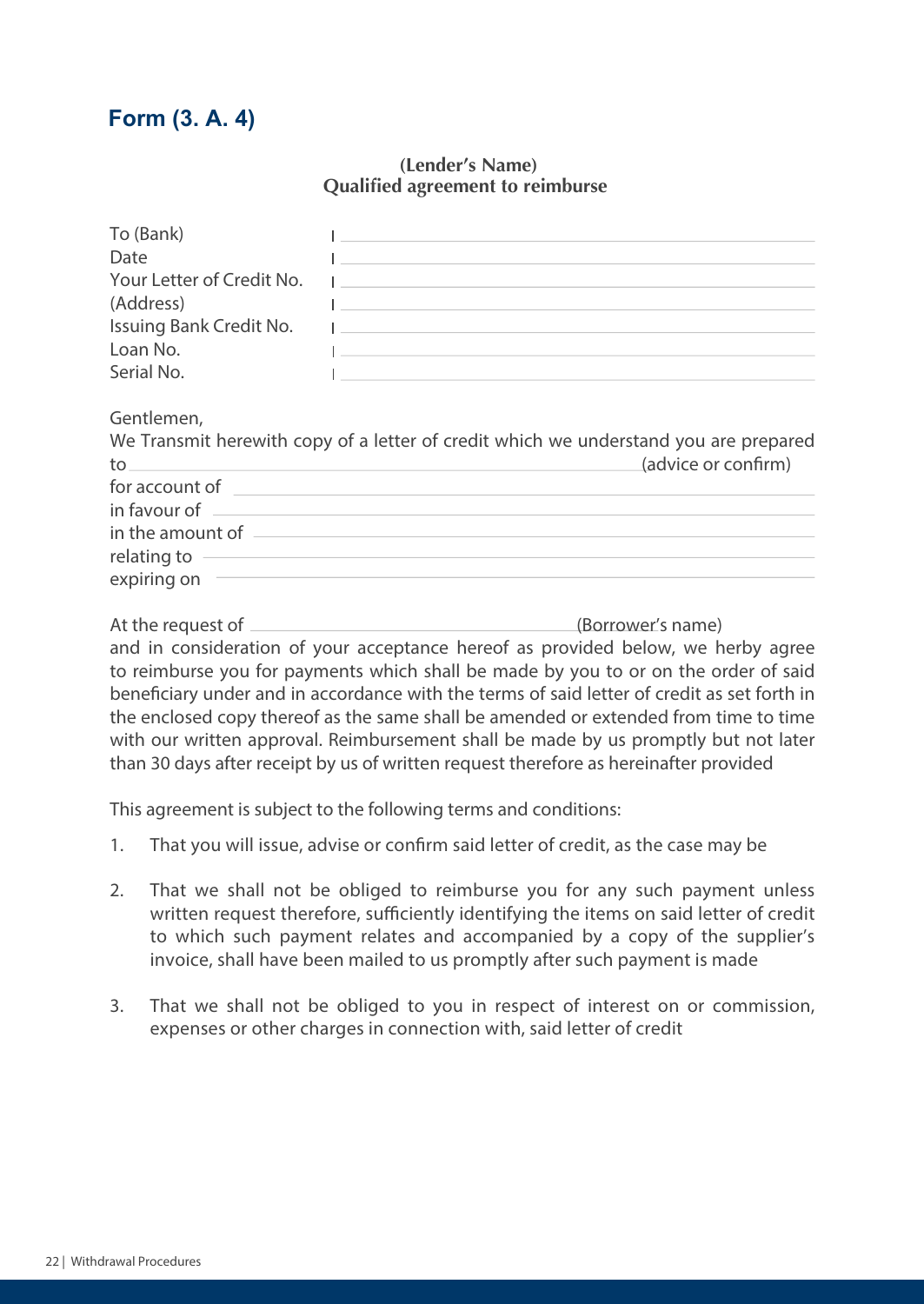- 4. That you agree that upon cancellation in whole or in part of said letter of credit you will advise us promptly thereof and of the amount of such cancellation; and that upon expiration of, or final payment under, said letter of credit you will advise us promptly thereof and of the amount of the unused balance there-under , if any;
- 5. That in the event the right to make withdrawals under the loan agreement between the said borrower and the lender dated should be suspended pursuant to section **contained** of the Loan agreement, or should be cancelled pursuant to section **contained** in the loan agreement, we shall not be obliged to reimburse you for any payment made by you subsequent to the date of such suspension or cancellation, anything in any other section or part of said loan agreement to the contrary notwithstanding

Please confirm your acceptance of this agreement on the foregoing terms and conditions by signing the form of acceptance on the enclosed copy of this letter and returning it to us.

**Very truly yours,**

**Lender's Name Authorized Signature**

#### **Form of Acceptance**

We confirm our acceptance of this agreement on the terms and conditions above stated. The letter of credit above referred to bears our number

**Date**   $\overline{1}$ **Bank**   $\overline{1}$ **Authorized Signature**   $\blacksquare$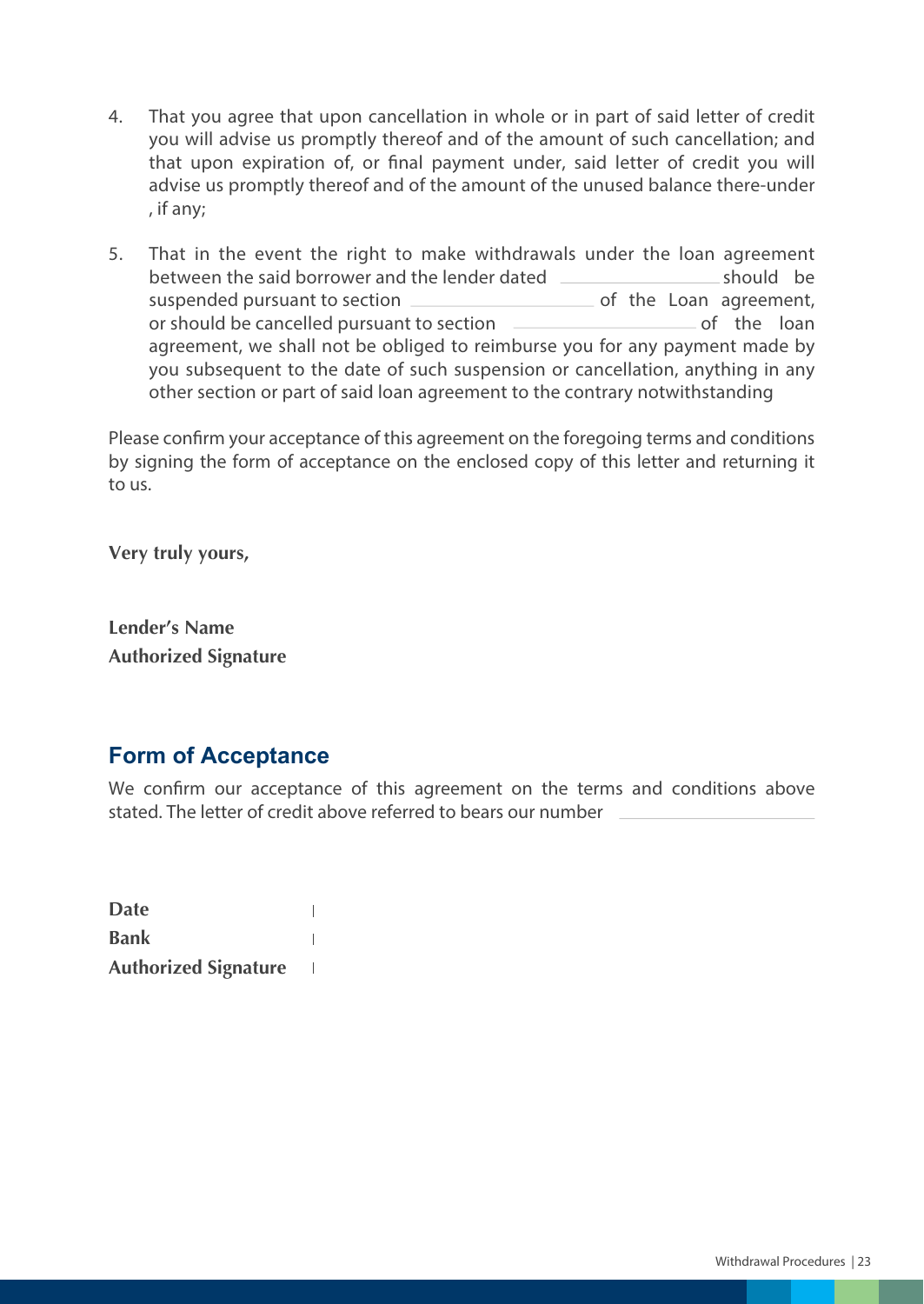#### **Form (3 .A .5)**

#### **Bank's report of payment and request for reimbursement**

| Date                                             | <u> La componenta de la componenta de la componenta de la componenta de la componenta de la componenta de la compo</u> |  |
|--------------------------------------------------|------------------------------------------------------------------------------------------------------------------------|--|
| Our Letter of Credit No.                         | <u> La componente de la componente de la componente de la componente de la componente de la componente de la compo</u> |  |
| Loan No.                                         | and the control of the control of the control of the control of the control of the control of the control of the       |  |
| To (Lender's name)                               | <u> 1980 - Johann Barn, amerikansk politiker (d. 1980)</u>                                                             |  |
| Address                                          |                                                                                                                        |  |
|                                                  |                                                                                                                        |  |
|                                                  |                                                                                                                        |  |
|                                                  | to or to the order of (Name and address of beneficiary)<br>ander the above specified letter of credit.                 |  |
| evidencing:                                      | Such payment was made against delivery of documents specified in said letter of credit                                 |  |
| Shipment of the merchandise specified below:     |                                                                                                                        |  |
|                                                  | $From \begin{tabular}{c} 2.5cm \end{tabular}$                                                                          |  |
| Shipment of said merchandise per S.S             | <u> 1980 - Johann Barbara, martxa al</u>                                                                               |  |
|                                                  |                                                                                                                        |  |
|                                                  | B/L No. 2008 and 2008 and 2008 and 2008 and 2008 and 2008 and 2008 and 2008 and 2008 and 2008 and 2008 and 200         |  |
|                                                  |                                                                                                                        |  |
| $or \t\t or$                                     |                                                                                                                        |  |
| Said documents have been disposed of as follows: |                                                                                                                        |  |
|                                                  |                                                                                                                        |  |

Copy of the supplier's invoice is attached.

Such payment was made in accordance with the terms of said letter of credit as set forth in the copy thereof enclosed with your agreement to reimburse No.

and amendments thereof, if any, approved in writing by you.

We request reimbursement of the above amount pursuant to said agreement to reimburse, by transferring said amount to us directly or to our account No. with bank (Name and address of the bank).

**Very truely yours,**

**Bank Authorized Signature**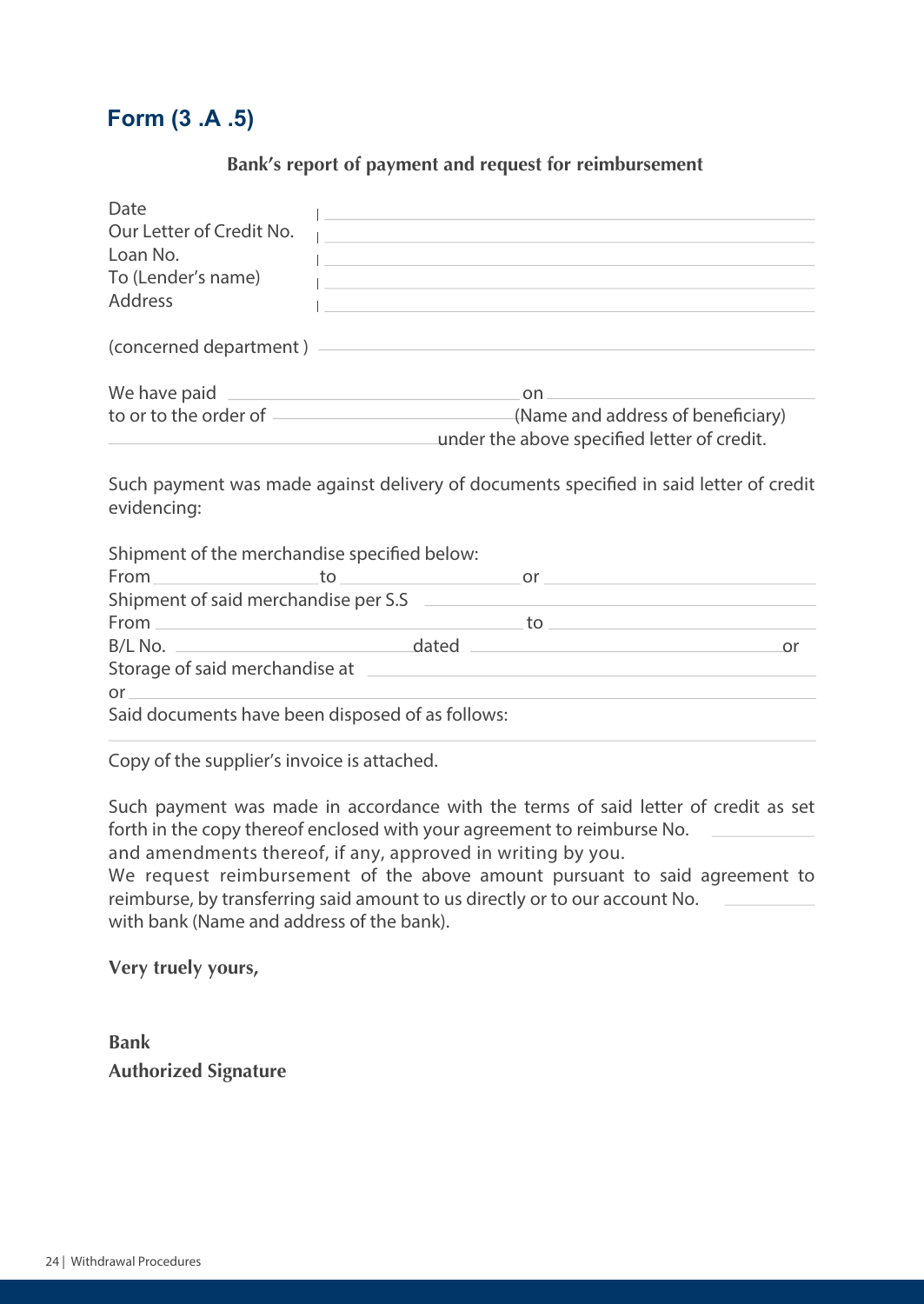#### **Form (3 .A .6)**

#### **Borrower's application for approval of amendment of letter of credit**

| Date                                   |  |
|----------------------------------------|--|
| Loan Agreement No.                     |  |
| Commitments No.                        |  |
| Application Serial No.                 |  |
| Letter of Credit No.                   |  |
| (No. of opening bank letter of credit) |  |
| (Name and address of lender)           |  |
| (Competent division)                   |  |

Agreement has been reached with the supplier (Name of supplier) to amend the letter of credit referred to above, in accordance with the attached copy of the amendment and we have communicated with the opening bank to make such amendment. Since amendment by the corresponding bank of the letter of credit requires the approval of the lender, the undersigned hereby requests that you confirm directly to the said bank (name of corresponding bank), your approval of such proposed amendment.

|                  | <b>Borrower (Authorized representative)</b> |
|------------------|---------------------------------------------|
| <b>Signature</b> |                                             |
| <b>Name</b>      |                                             |
| <b>Function</b>  |                                             |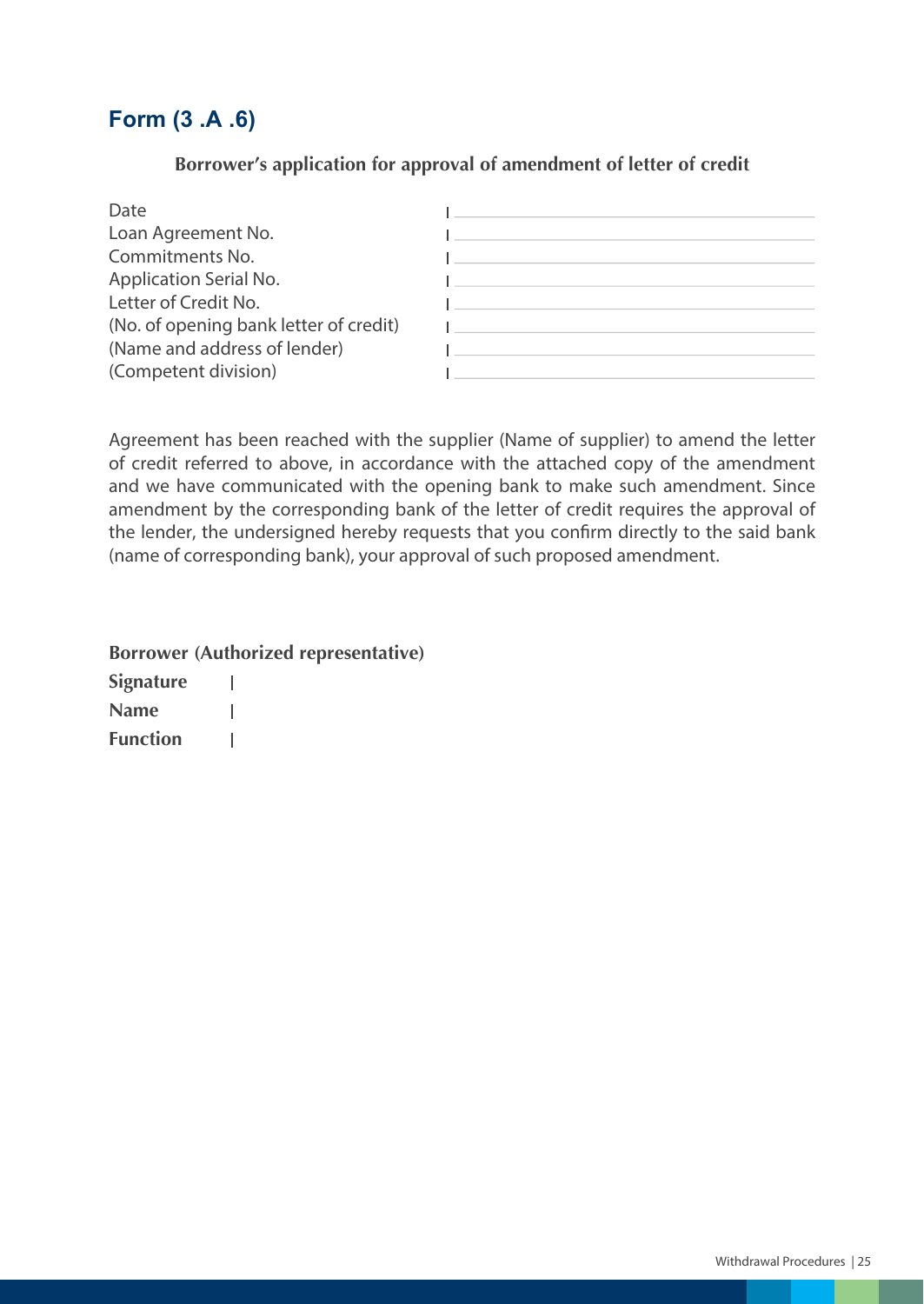#### **Case 3.B: Entering into an irrevocable commitment**

#### **Preparation of applications for withdrawal**

- 1. Applications for withdrawal shall be submitted in any of the following languages: Arabic, English or French and shall contain the following:
- Formal application on form (3. B. 1) attached m.
- A form on Form (3. B. 2), attached  $\blacksquare$
- A legible copy of the Letter of credit issued by the opening bank  $\blacksquare$
- An approved copy of the final contract or purchase order, according to the terms of which amounts are to be paid (if the borrower has not already furnished the lender with a copy
- 2. The formal application and forms shall be signed by the authorized representative(s) of the borrower
- 3. The corresponding bank shall furnish the lender with a similar application on Form (3. B. 3) attached, and to this end shall provide the opening bank in the country of the borrower with copies of the form for use in making such application

#### **Identification of items in the list of goods**

The number and description of each item of goods as shown in the list of goods in the loan agreement shall be noted in the forms. A detailed breakdown of the item shall be given in the event that such shall be appended to the list of goods.

#### **Implementation of applications for withdrawal**

Immediately on receipt of the application for withdrawal, the lender shall proceed to scrutinize it. After approval, the lender shall dispatch the "Irrevocable commitment" together with a copy thereof the corresponding bank on form (3. B. 4), attached, together with a copy of the proposed letter of credit. The lender may send the Irrevocable commitment before receipt of the application of the corresponding bank, referred to in paragraph (1.3 ), on form (3. B. 3). The lender will forward to the borrower and to the opening bank a copy of the commitment after it is returned, duly signed, by the corresponding bank.

If, for any reason, an application is not approved by the lender, a letter is sent to the borrower notifying it of the disapproval and the reasons therefor.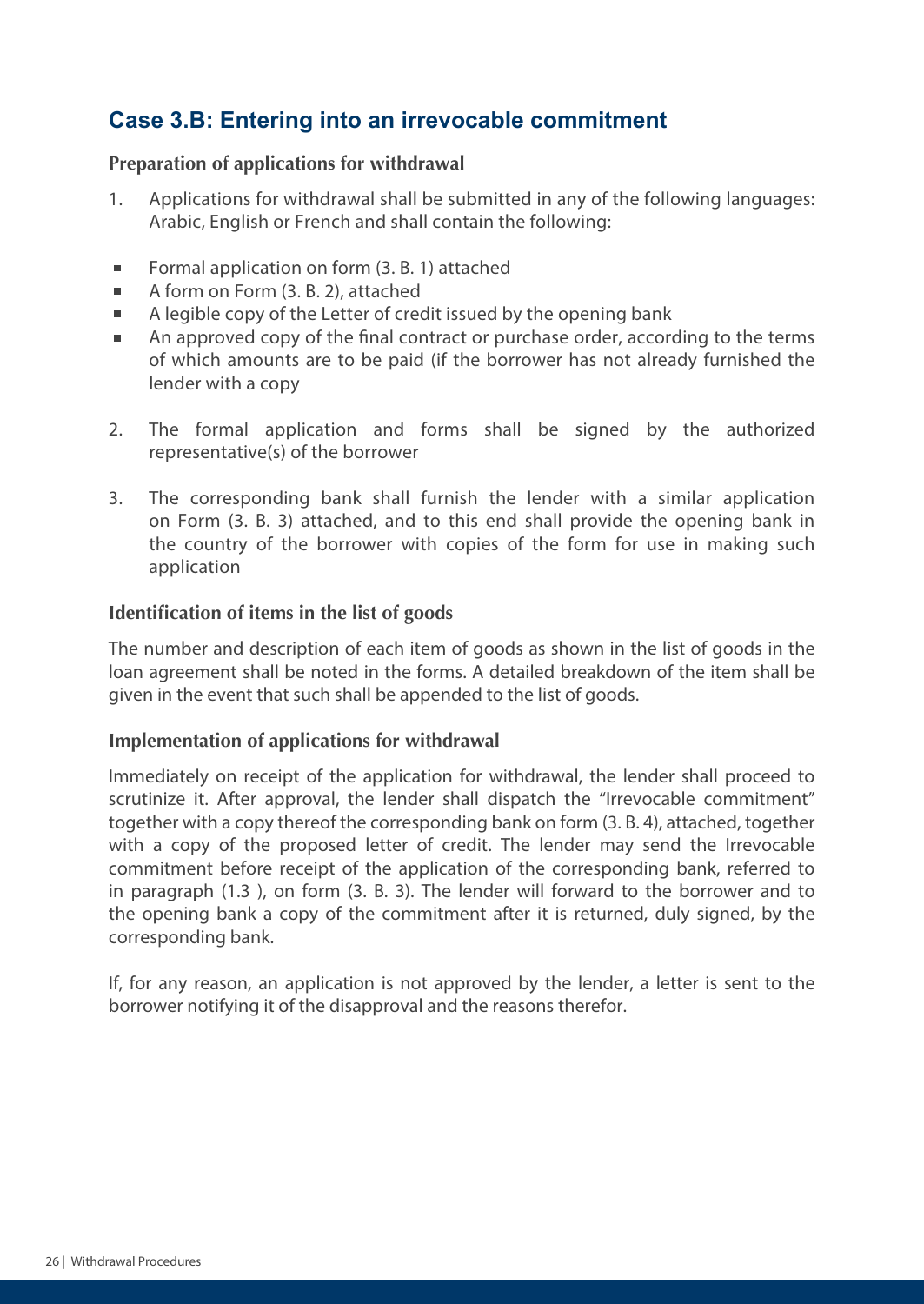#### **Withdrawals on credits**

- 1. Whenever the corresponding bank effects payment of any amount against the letter of credit, it shall furnish the lender with a report advising of the payment and requesting coverage of the amount, on form (3. B. 5), attached, together with the supplier's invoice or any other document required by the lender
- 2. The lender shall pay the amount requested directly to the corresponding bank and shall notify the borrower of the payment, indicating the amount involved, the currency in which payment was effected, the date of payment and the equivalent amount disbursed in the lender's currency from the loan. In order to save time between payment by the correspondent bank of the amounts due to the supplier, which would be in the interests of the borrower – the lender will accept applications by tested cables in the form approved by the lender subject to:
- 2.1 The prior approval of the corresponding bank that a tested cable in the prescribed form shall constitute a signed application for withdrawal of the amounts paid against the letter of credit, as indicated in the cable
- 2.2 A statement by the corresponding bank that it has paid the amounts requested in accordance with the terms of the letter of credit and that it has sent, or is in the process of sending the report and application referred to in (2.1)
- 3. In the event of any default of the terms of the letter of credit, or if its validity has expired, the lender shall not effect payment unless the bank's fulfillment of the obligation was in accordance with accepted banking practice or with the approval of the borrower

#### **Amendment of letter of credit**

A letter of credit may be amended by the following procedure:

- 1. The borrower will submit to the lender an application on form (3. B. 6), attached, together with the proposed amendment. In cases of urgency special arrangements maybe made to dispatch the application by cable
- 2. The lender then communicates approval of such amendment to the corresponding bank either in writing or by cable as the case may require, after carrying out any necessary scrutiny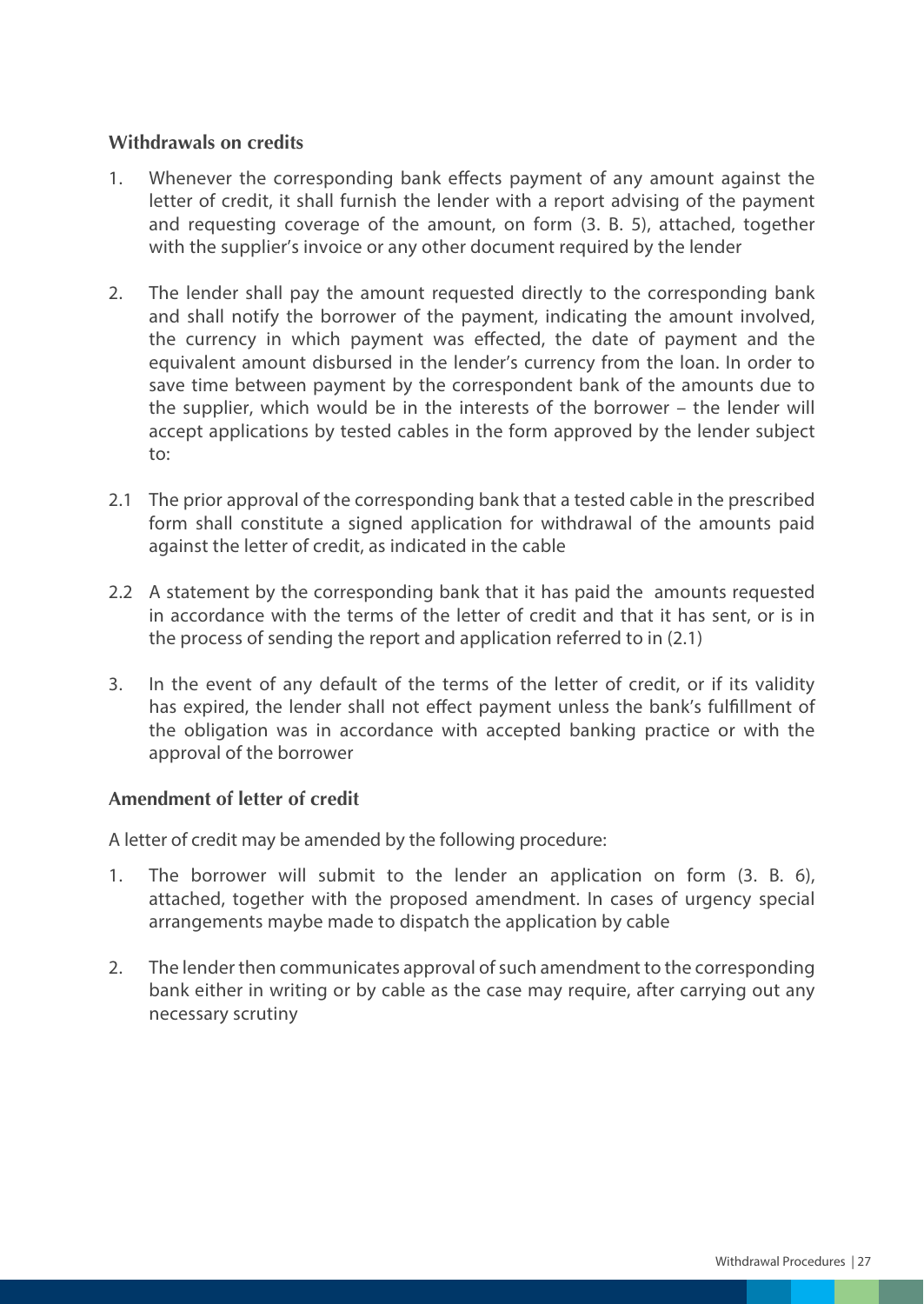#### **Form (3. B. 1)**

**Borrower's application to the lender for an Irrevocable commitment to cover amounts and to make withdrawals on a loan for such purpose**

| Date                            |  |
|---------------------------------|--|
| Loan Agreement No.              |  |
| Application Serial No.          |  |
| To (Name and address of lender) |  |
| (Competent Division)            |  |

| Pursuant to the loan agreement dated |                                                       | between |  |  |
|--------------------------------------|-------------------------------------------------------|---------|--|--|
| and                                  | (Name of Lender) the undersigned hereby certifies and |         |  |  |
| agrees as follows:                   |                                                       |         |  |  |

- 1. In accordance with the request(s) by (corresponding bank) the borrower requests the lender to enter into an irrevocable commitment for the lender to pay the (corresponding bank), on such terms and conditions as shall be approved by the lender, such amounts as shall be paid by the confirming bank under the letter of credit specified in the forms, as the same shall be amended, from time to time, with the written approval of the lender
- 2. The borrower hereby requests and irrevocably authorizes the lender to pay to the (Corresponding bank) from time to time, such amounts as shall be paid by the bank under the said letter of credit. Such amounts paid by the bank in the said manner shall be considered as having been disbursed from the loan. The lender may conclusively rely on any written statement by the corresponding bank made by it under, and in accordance with, the terms of the letter of credit
- 3. Said amounts are required to enable the borrower to meet expenditures to be made, or to be provided in (state currency) as are set forth in the form(s)
- 4. The borrower has not heretofore withdrawn from the loan, or applied for withdrawal from the loan of any funds for the purpose of payment of such amounts and has obtained funds for such purpose out of the proceeds of any other loan or grant available to it
- 5. The said amounts are for the payments due in implementation of the Project provided for in the loan agreement; the goods and/or services purchased are appropriate for such purposes and the cost and terms of purchase are reasonable
- 6. To date there is no existing default in the performance of the loan agreement referred to heretofore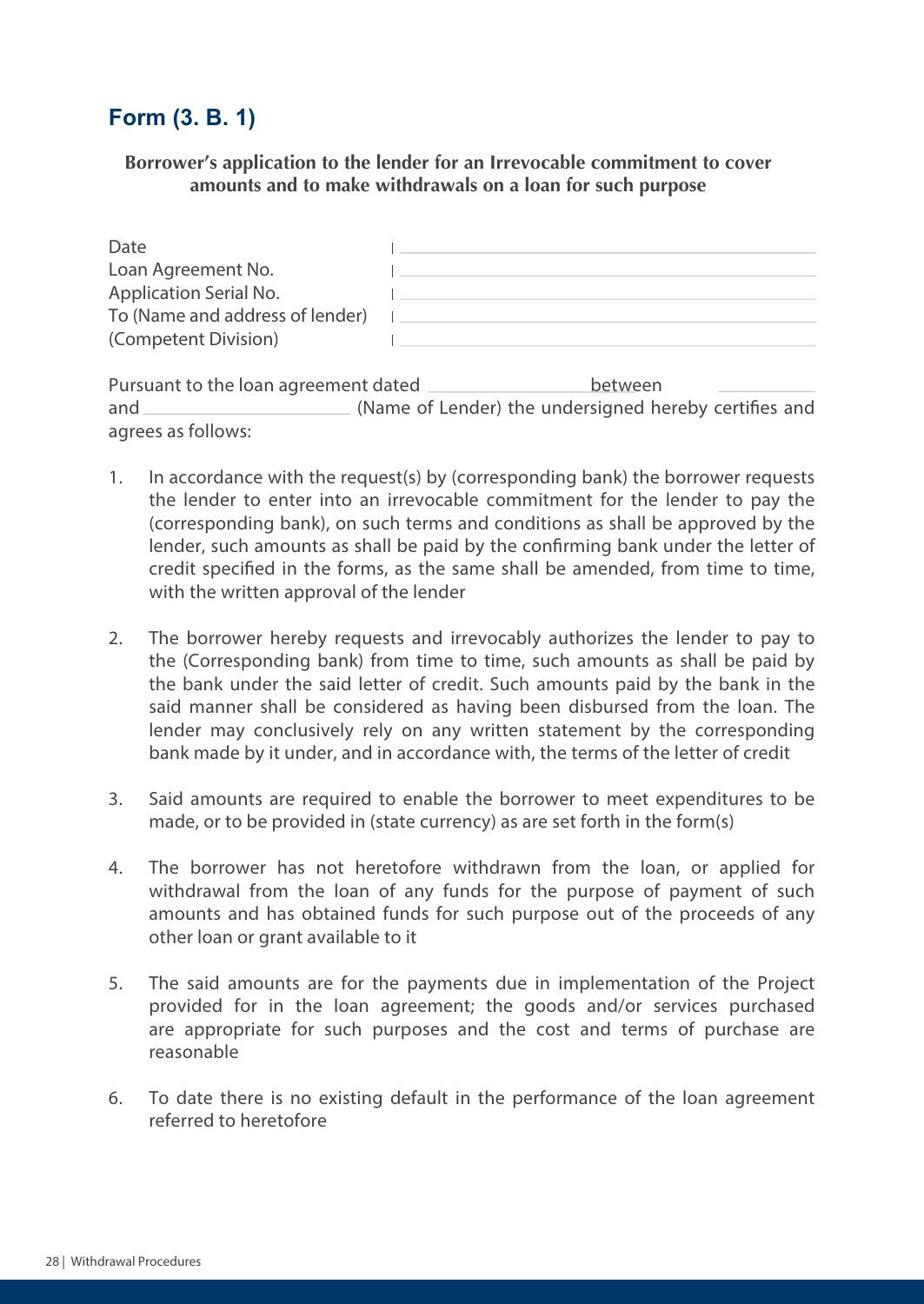- 7. The undersigned hereby agrees that any cancellation of the loan in accordance with the loan agreement shall not be effective with respect to any part of the loan as to which the lender shall have entered into a commitment pursuant to this application.
- 8. The obligation of the lender pursuant to the Irrevocable commitment shall not be deemed to terminate:
- 8.1 Until the date of receipt by the lender of written notice from the corresponding bank specifying the amount of such cancellation: or
- 8.2 With respect to any unused balance under any such letter of credit upon final payment thereunder, or upon the expiration thereof, until the date of receipt by the lender of written notice from the corresponding bank specifying the amount of such unused balance

**Borrower (Authorized representative) Signature**  L **Name**  Ī **Function**   $\mathbf{I}$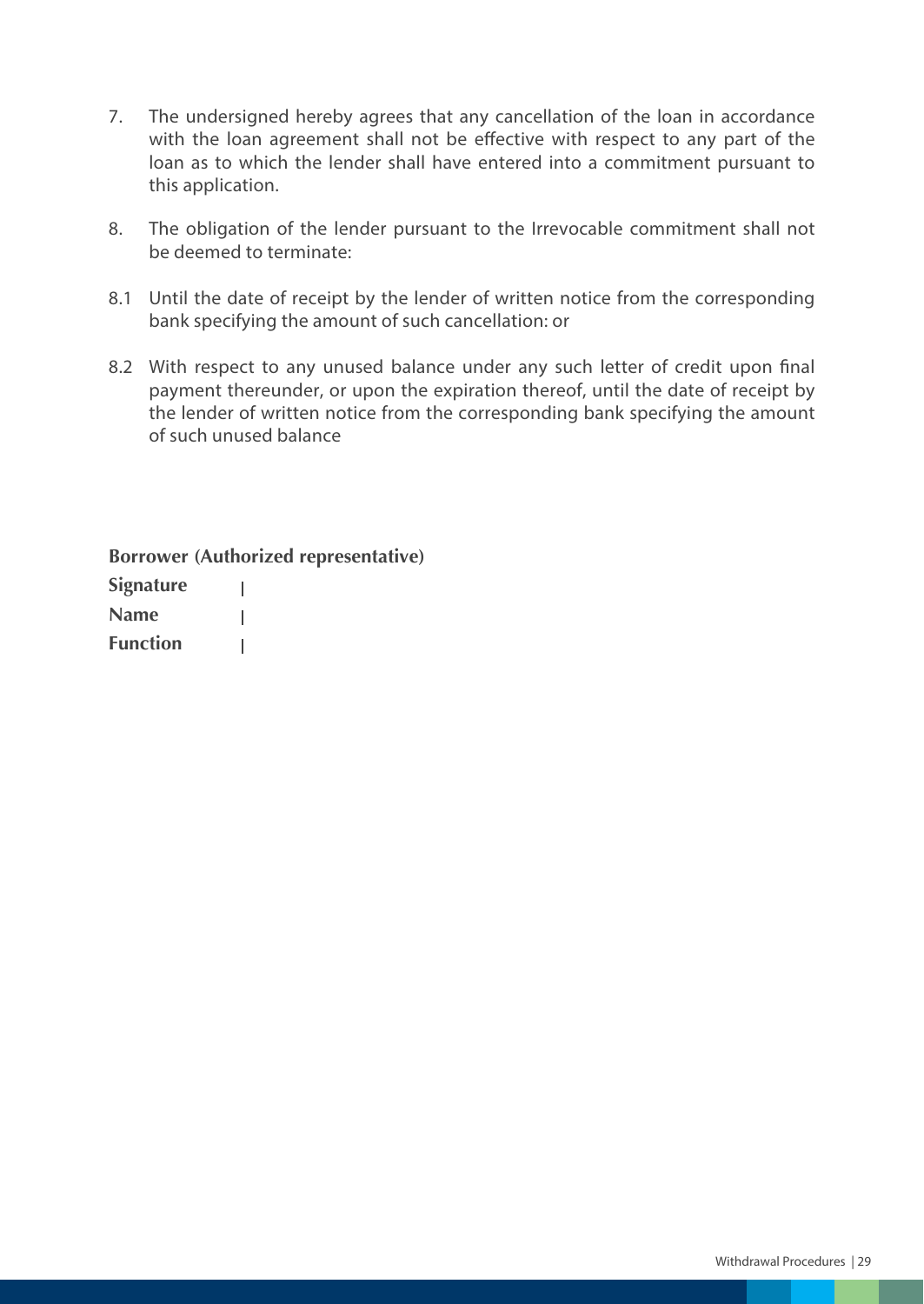Form (3. B. 2) **Form (3. B. 2)** Application for Irrevocable commitment by the lender to cover **Application for Irrevocable commitment by the lender to cover**  payments paid by (name of corresponding Bank **payments paid by (name of corresponding Bank**

| Date | Loan Agreement No. | Application Serial No. | Form No. |
|------|--------------------|------------------------|----------|

|    | Remarks                                                                    |                       |  |
|----|----------------------------------------------------------------------------|-----------------------|--|
| ₽  | Amount and<br>currency                                                     |                       |  |
|    | Beneficiary                                                                |                       |  |
| œ  | Expiration<br>date                                                         |                       |  |
|    |                                                                            | Proportion            |  |
| ဖ  | Opening<br>corresponding<br>bank                                           | Name<br>credit<br>No. |  |
| 10 | approval of<br>Date of<br>lender's<br>contract                             |                       |  |
|    | Date and No<br>of contract<br>or P.O                                       |                       |  |
| m  | Description Description<br>as per list of goods and<br>goods / or services |                       |  |
|    |                                                                            |                       |  |
|    | Item No.                                                                   |                       |  |

Borrower (Authorized representative) **Borrower (Authorized representative)**

**Signature** 

Function **Function Name**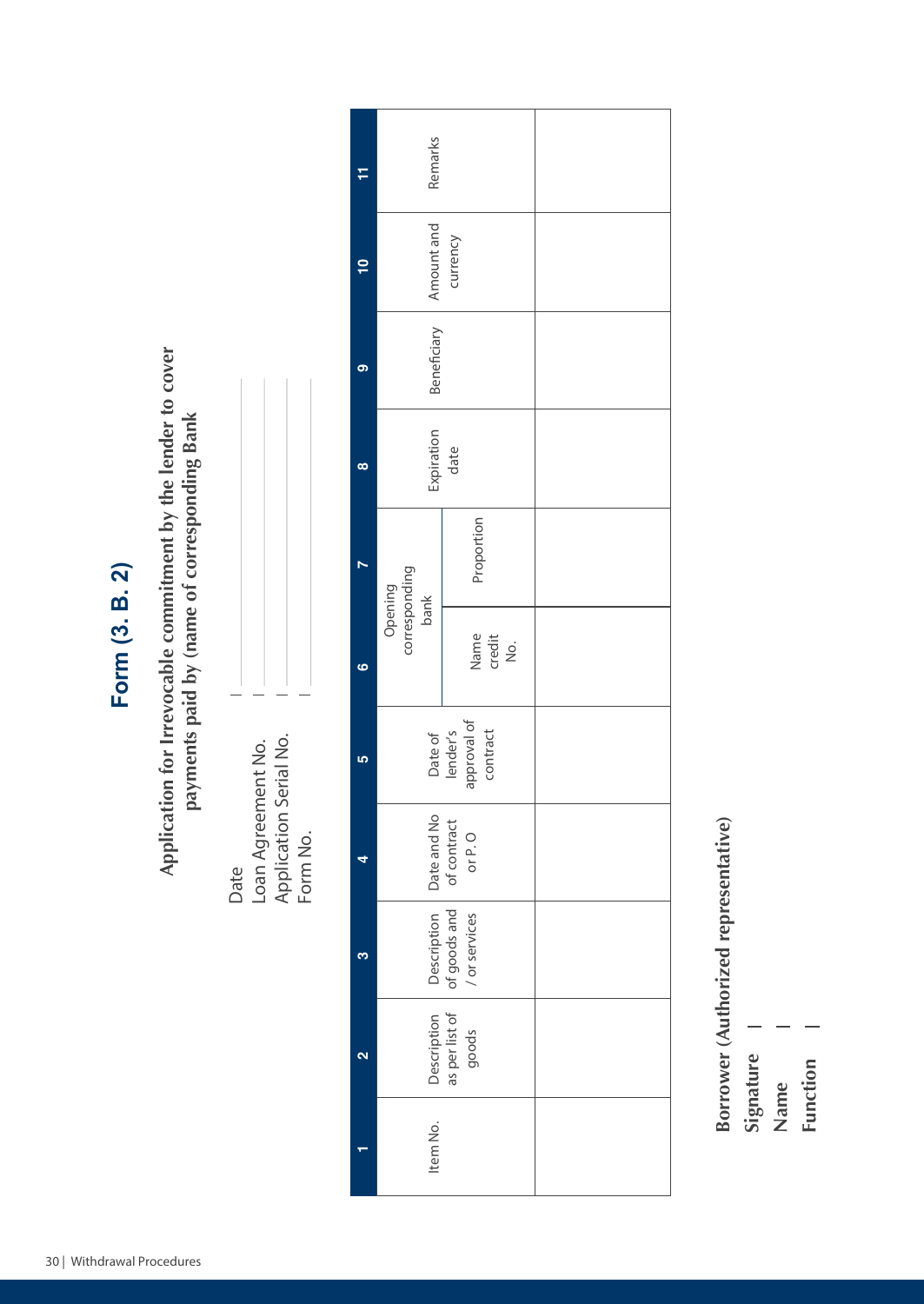#### **Form (3. B. 3)**

#### **Bank's request for irrevocable agreement to reimburse**

| Date<br>Our Letter of Credit No.<br>Loan No.<br>To (Lender's name)<br>(Address)                                 | <u> Andreas Andreas Andreas Andreas Andreas Andreas Andreas Andreas Andreas Andreas Andreas Andreas Andreas Andr</u> |
|-----------------------------------------------------------------------------------------------------------------|----------------------------------------------------------------------------------------------------------------------|
| Gentlemen.                                                                                                      |                                                                                                                      |
|                                                                                                                 |                                                                                                                      |
| credit No.                                                                                                      | a documentary letter of                                                                                              |
| in the amount of the state of the state of the state of the state of the state of the state of the state of the |                                                                                                                      |
|                                                                                                                 | (Name and address of supplier)                                                                                       |
| relating to                                                                                                     | (Description of merchandise)                                                                                         |

We request an irrevocable undertaking by (Lender name) to reimburse us for payments which shall be made by us under said letter of credit. Upon receipt of such agreement in form satisfactory to us we will \_\_\_\_\_\_\_\_\_\_\_\_\_\_\_\_\_\_\_\_\_\_ (advise or confirm) said letter of credit.

In the meantime, pending the receipt of the necessary agreement, we are enclosing herewith two copies of the proposed letter of credit.

**Very truly yours,**

expiring on

**Bank**  $\overline{\phantom{a}}$ **Authorized Signature**  $\overline{\phantom{a}}$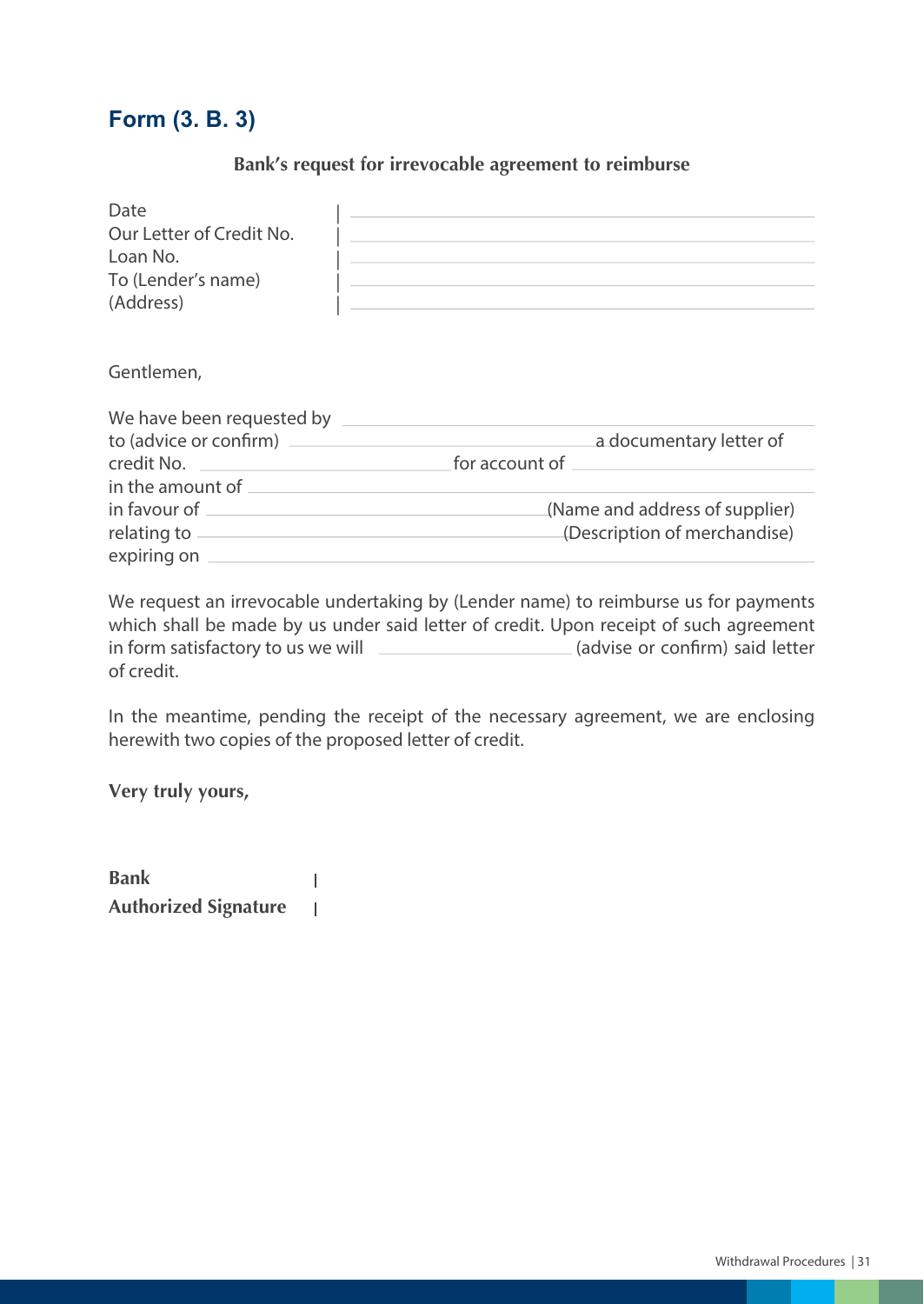#### **Form (3. B. 4)**

#### **Irrevocable agreement to reimburse**

| To (bank)                 |                                                |
|---------------------------|------------------------------------------------|
| Address                   |                                                |
| Date                      |                                                |
| Your Letter of Credit No. | the company of the company of the company of   |
| Issuing Bank Credit No.   | <u> 1989 - Jan Sterling Sterling (d. 1989)</u> |
| Loan No.                  |                                                |
| Serial No.                |                                                |

Gentlemen,

|                  | We transmit herewith copy of a letter of credit which we understand you are prepared |  |
|------------------|--------------------------------------------------------------------------------------|--|
| to.              | (advise or confirm)                                                                  |  |
| for account of   |                                                                                      |  |
| in favour of -   |                                                                                      |  |
| in the amount of |                                                                                      |  |
| relating to -    |                                                                                      |  |
| expiring on      |                                                                                      |  |
|                  |                                                                                      |  |

At the request of

and in consideration of your acceptance hereof as provided below, we hereby agree to reimburse you for payments which shall be made by you to or on the order of said beneficiary under and in accordance with the terms of said letter of credit as set forth in the enclosed copy thereof as the same shall be amended or extended from time to time with our written approval. Reimbursement shall be made by us promptly but not later than 30 days after receipt by us of written request therefor as hereunder provided.

This agreement is subject to the following terms and conditions:

- 1. That you will issue, advise or confirm said letter of credit
- 2. That we shall not be obliged to reimburse you for any such payment unless written request therefor, sufficiently identifying the items on said letter of credit to which such payment relates and accompanied by a copy of the supplier's invoice, shall have been mailed to us promptly after such payment is made
- 3. That we shall not be obliged to you in respect of interest on or commission, expenses or other charges in connection with, said letter of credit
- 4. That you agree that upon cancellation in whole or in part of said letter of credit you will advise us promptly thereof and of the amount of such cancellation; and that upon expiration of, or final payment under, said letter of credit you will advise us promptly thereof and of the amount of the unused balance there-under , if any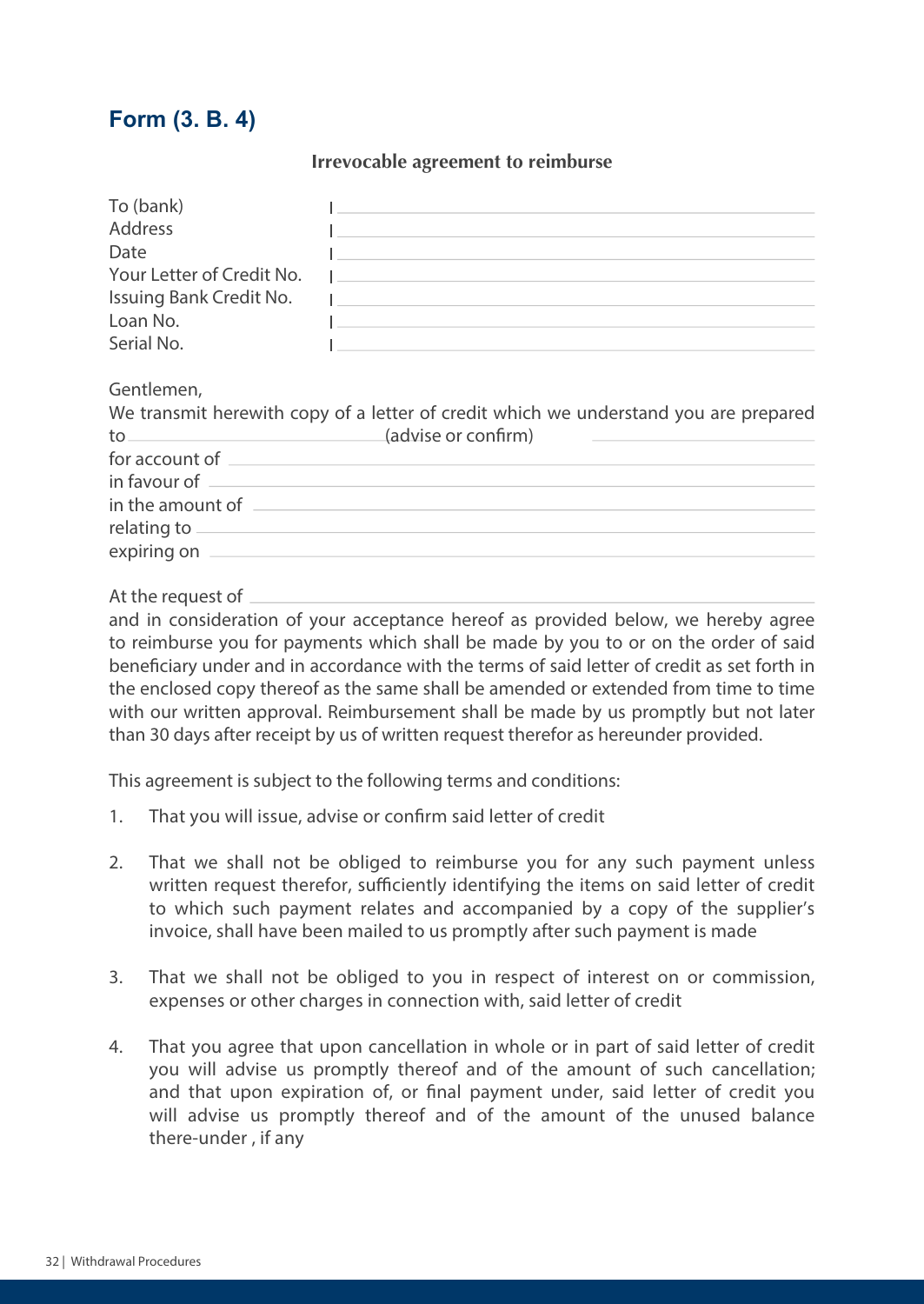5. Please confirm your acceptance of this agreement on the foregoing terms and conditions by signing the form of acceptance on the enclosed copy of this letter and returning it to us.

**Very truly yours,**

**Lender's name Authorized Signature**

#### **Form of Acceptance**

We confirm our acceptance of this agreement on the terms and conditions above stated. The letter of credit referred to above bears our number

**Date**   $\mathbf{I}$ **Bank**   $\overline{1}$ **Authorized Signature**  $\mathbf{I}$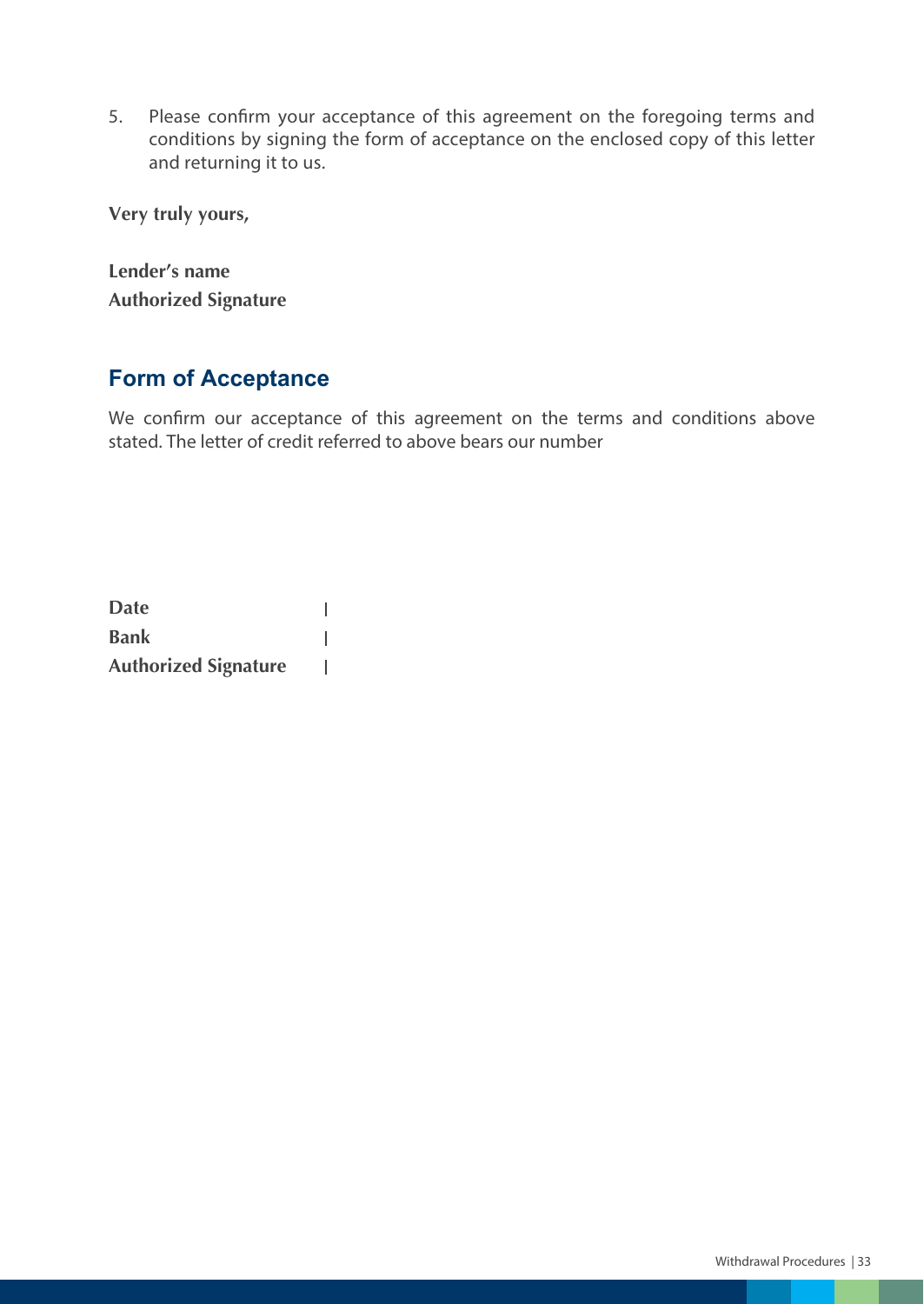#### **Form (3. B. 5)**

#### **Bank's report of payment and request for reimbursement**

| Date                                                                                                                                                                                                                           | <u> 1980 - Jan Barbara (j. 1980)</u>                                                      |  |
|--------------------------------------------------------------------------------------------------------------------------------------------------------------------------------------------------------------------------------|-------------------------------------------------------------------------------------------|--|
| Our Letter of Credit No.                                                                                                                                                                                                       | the control of the control of the control of the control of the control of the control of |  |
| Loan No.                                                                                                                                                                                                                       | <u> 1989 - Johann Stein, mars an deus Amerikaansk kommunister (</u>                       |  |
| To (Lender's name)                                                                                                                                                                                                             | the control of the control of the control of the control of the control of the control of |  |
| Address                                                                                                                                                                                                                        | <u> 1986 - Johann John Stein, marwolaethau (b. 1986)</u>                                  |  |
| Concerned Department                                                                                                                                                                                                           | the control of the control of the control of the control of the control of the control of |  |
| We have paid <u>example and contract of the set of</u> the order of the order<br>$of$ $\overline{\phantom{a}}$                                                                                                                 | (Name and address of beneficiary)                                                         |  |
| under the above specified letter of credit.                                                                                                                                                                                    |                                                                                           |  |
| Such payment was made against delivery of documents specified in said letter of credit<br>evidencing:                                                                                                                          |                                                                                           |  |
| Shipment of the merchandise specified below per ________________________________<br>$\mathsf{from} \hspace{0.5cm} \mathsf{to} \hspace{0.5cm} \mathsf{or} \hspace{0.5cm} \mathsf{}$                                             |                                                                                           |  |
|                                                                                                                                                                                                                                |                                                                                           |  |
| from to to the contract of the contract of the contract of the contract of the contract of the contract of the contract of the contract of the contract of the contract of the contract of the contract of the contract of the |                                                                                           |  |
|                                                                                                                                                                                                                                |                                                                                           |  |
|                                                                                                                                                                                                                                |                                                                                           |  |
|                                                                                                                                                                                                                                |                                                                                           |  |
| <b>Brief Description of Merchandise</b>                                                                                                                                                                                        | <u> 1980 - John Stein, Amerikaansk politiker (</u>                                        |  |
| Said documents have been disposed of as follows:                                                                                                                                                                               |                                                                                           |  |
|                                                                                                                                                                                                                                |                                                                                           |  |

Copy of the supplier's invoice is attached.

Such payment was made in accordance with the terms of said letter of credit as set forth in the copy thereof enclosed with your agreement to reimburse No. and amendments thereof, if any, approved in writing by you.

We request reimbursement of the above amount pursuant to said agreement to Reimburse, by transferring said amount directly to us or to our account No. with Bank (Name and address of the bank).

**Very truly yours,**

| <b>Bank</b>                 |  |
|-----------------------------|--|
| <b>Authorized Signature</b> |  |